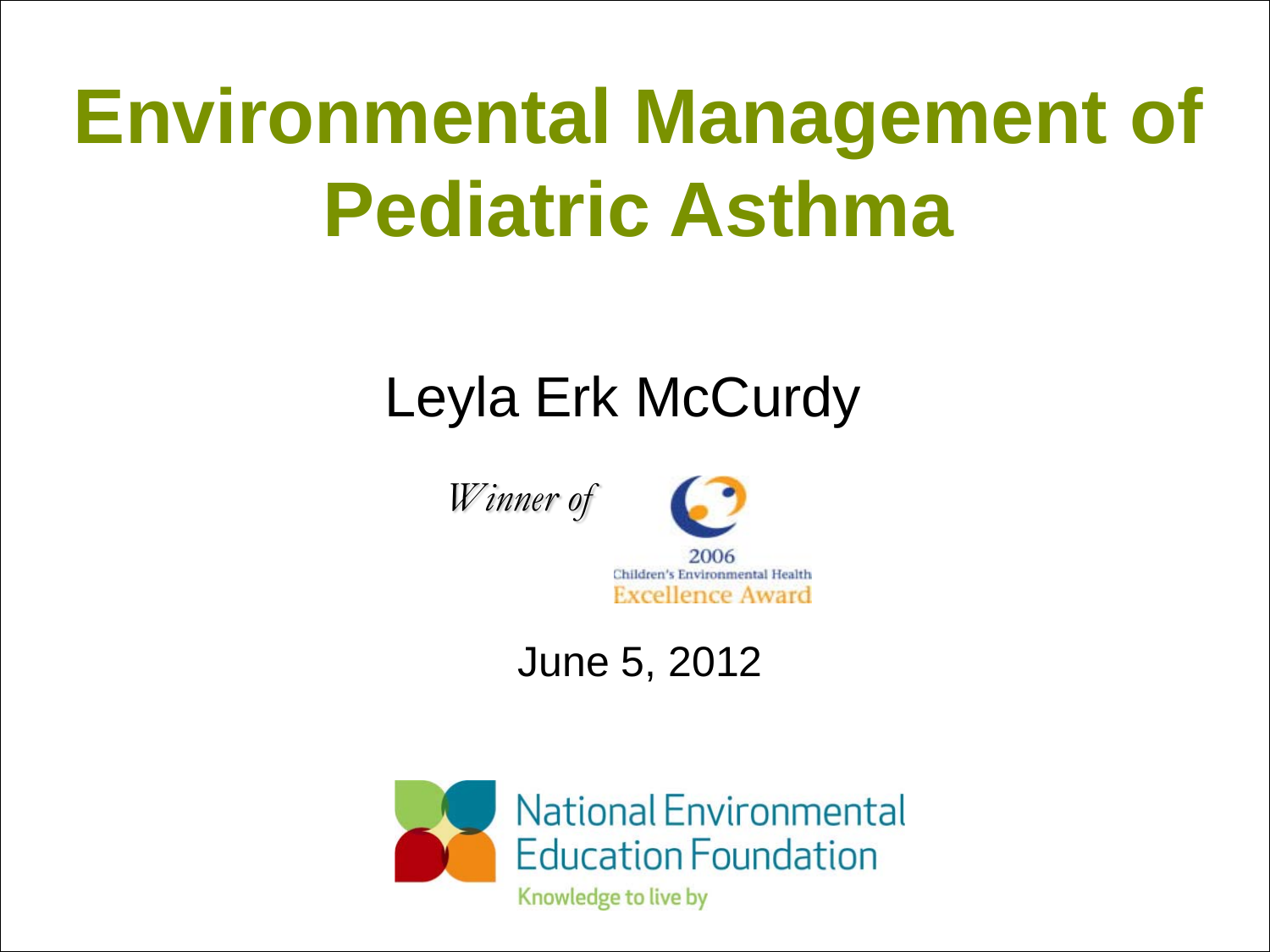

- **•** Private, non-profit organization chartered by Congress
- **Provide knowledge to trusted and** credible professionals who amplify messages to national audiences to solve everyday environmental problems. Together, we generate lasting positive change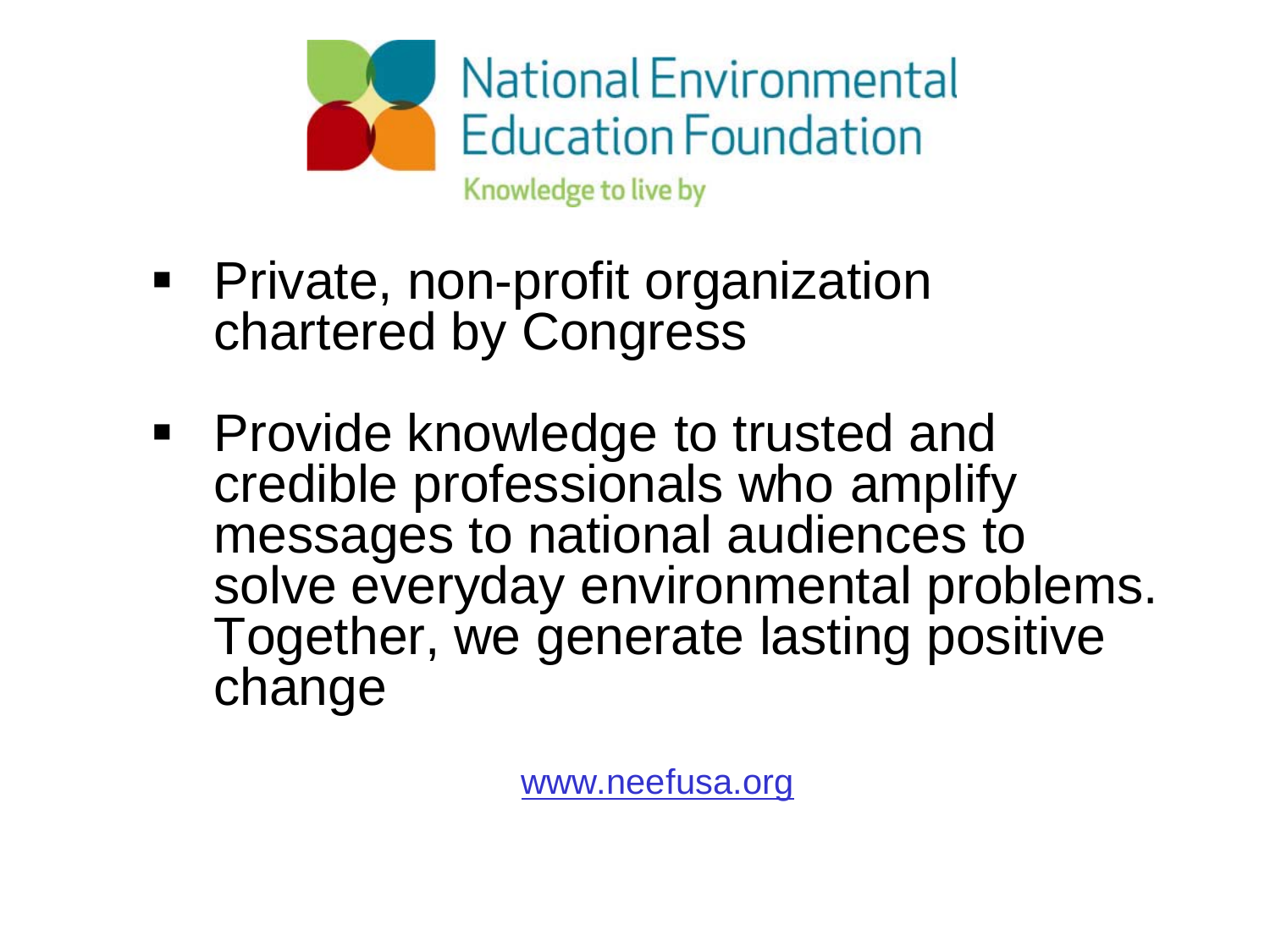

- Goal: Advance environmental knowledge among health professionals to improve the public's health with a special emphasis on children and underserved populations.
- Through development of national agendas, educational programs, and strategic partnerships, we facilitate the integration of environmental health into health care provider education and practice.

[www.neefusa.org/health/index.htm](http://www.neefusa.org/health/index.htm)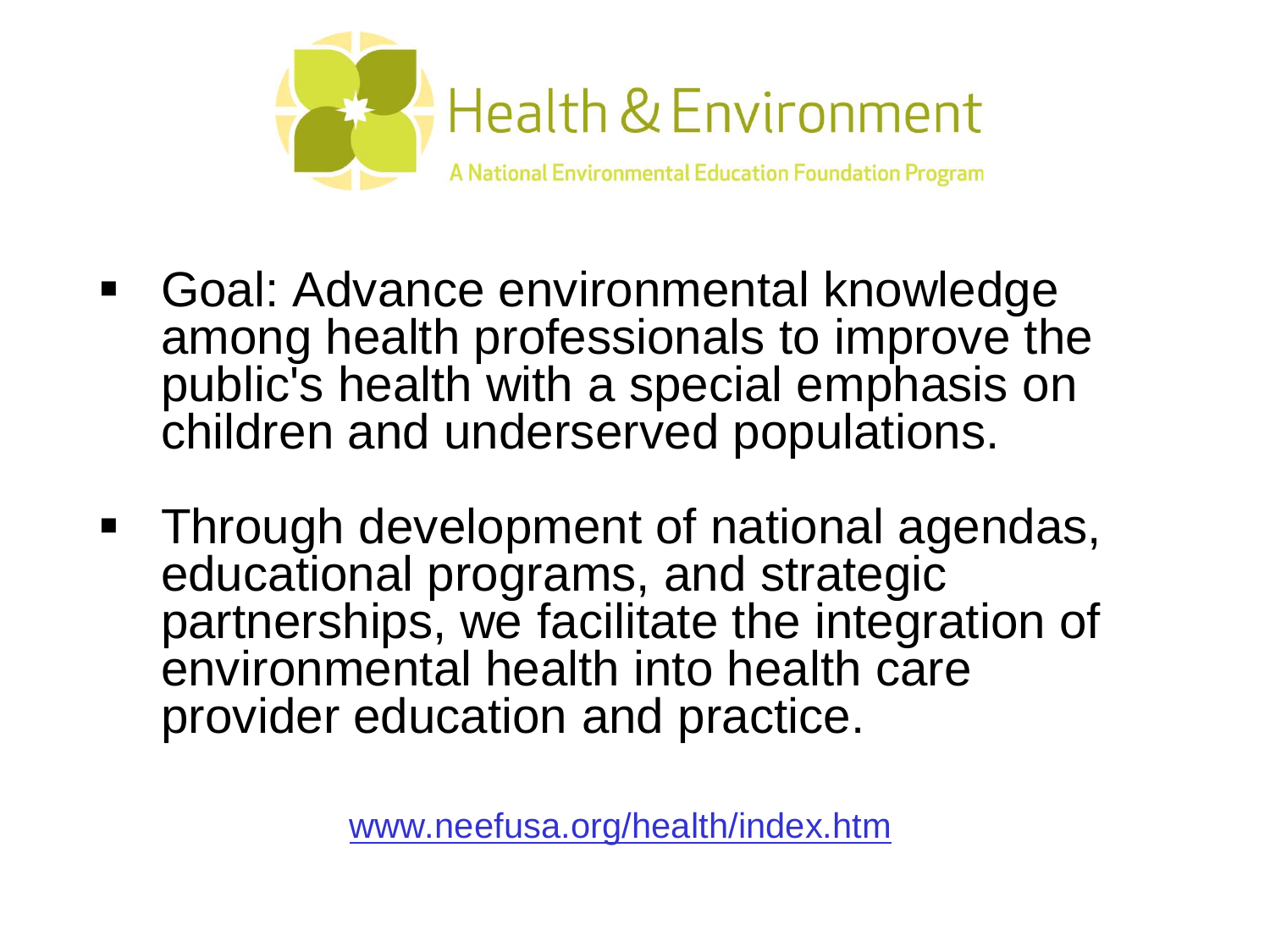# **Environmental Health Programs**

#### **Environmental Health Initiative**

- Pediatric Environmental History Initiative
- Children's Environmental Health Faculty Champions

#### **Asthma Initiative**

- Environmental Management of Pediatric Asthma tools and resources
- Pediatric Asthma Faculty Champions

#### **Pesticides Initiative**

- Implementation Plan
- Competency and Practice Skills Guidelines
- **Children and Nature Initiative**
	- Nature Champions
- **Tools and Resources for Critical Environmental Health Topics**
- **Peer-reviewed Publications**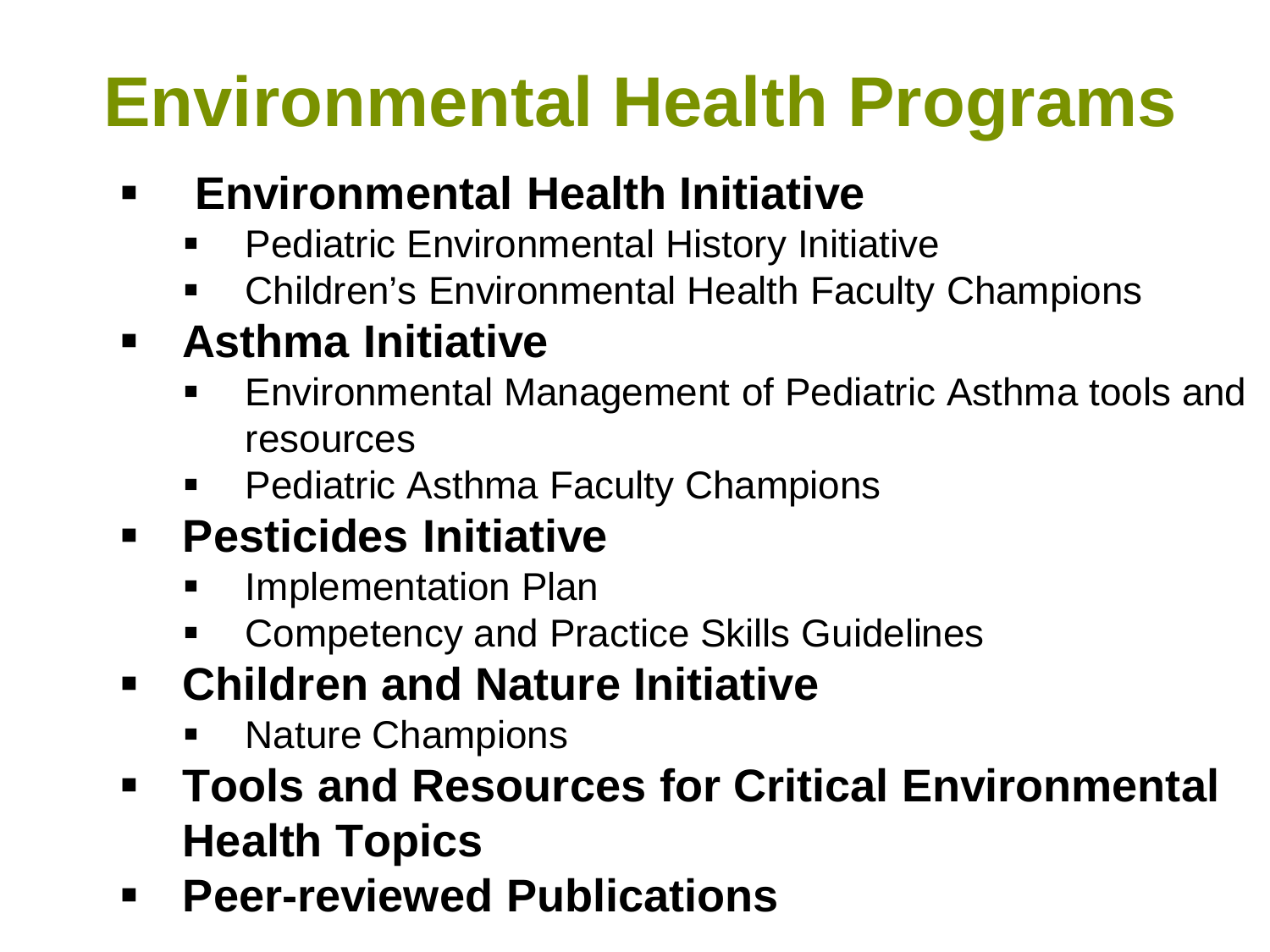## **Pediatric Asthma**

- Most prevalent chronic medical condition in childhood
- $\blacksquare$  7 million (9.5%) US children<sup>1</sup>
- Disproportionately affects minority and low income children

1Akinbami LJ, Moorman JE, Liu X. "Asthma Prevalence, Health Care Use, and Mortality: United States, 2005–2009". National Health Statistics Reports; No. 32. Hyattsville, MD: National Center for Health Statistics. 2011.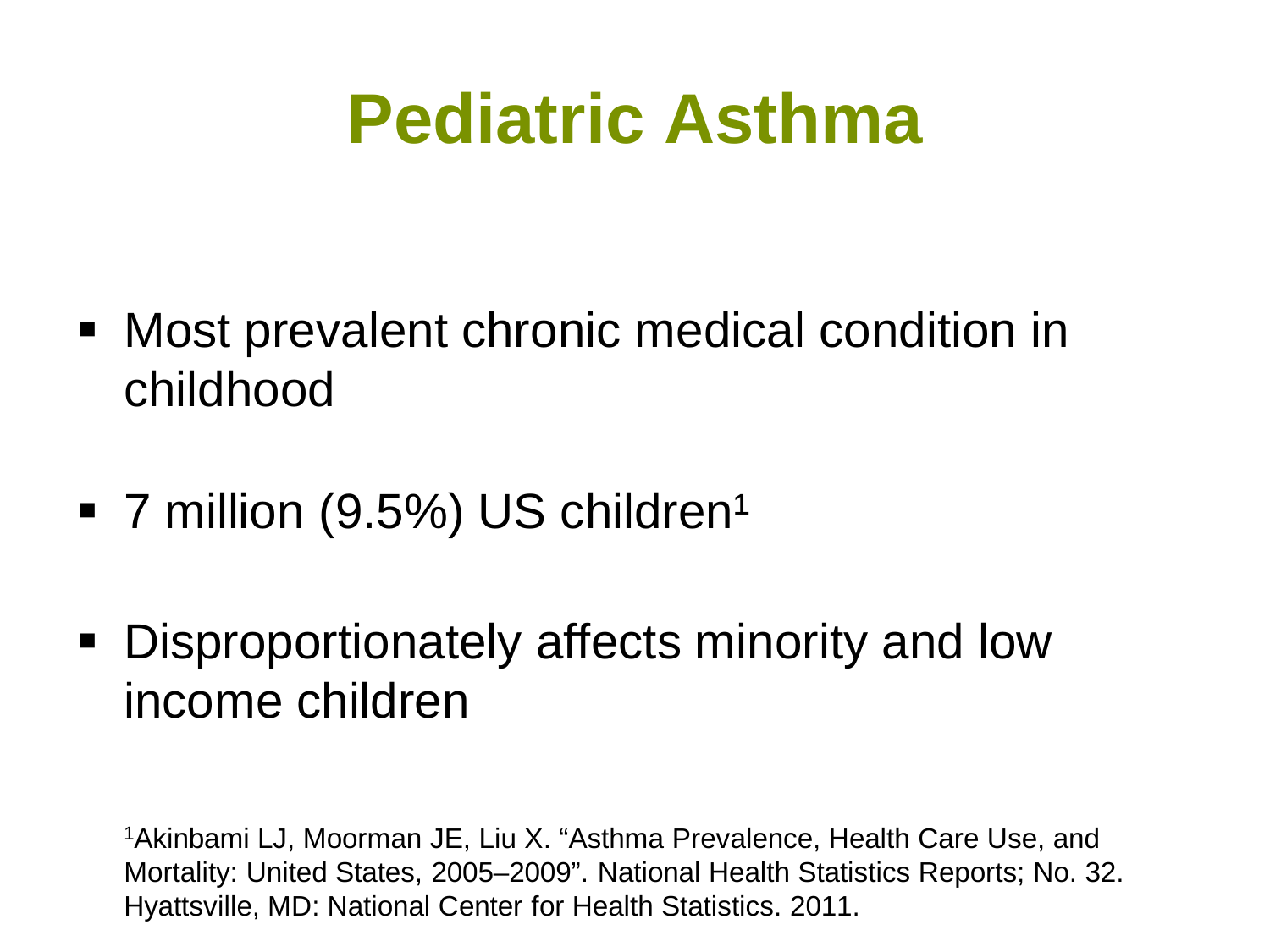## **Asthma Disparities**

- African-American and Latino children worse asthma status than comparable white children<sup>1</sup>
- African-American children as compared to white children²
	- 2 times as likely to have asthma
	- >2 times as likely to be hospitalized
	- 4 times as likely to die from asthma

1Bloom B, Cohen RA, Freeman G. Summary health statistics for U.S. children: National Health Interview Survey, 2008. National Center for Health Statistics. Vital Health Stat 10(244). 2009. 2Akinbami LJ, Moorman JE, et al. *Pediatrics* 2009: 123; S131-S145.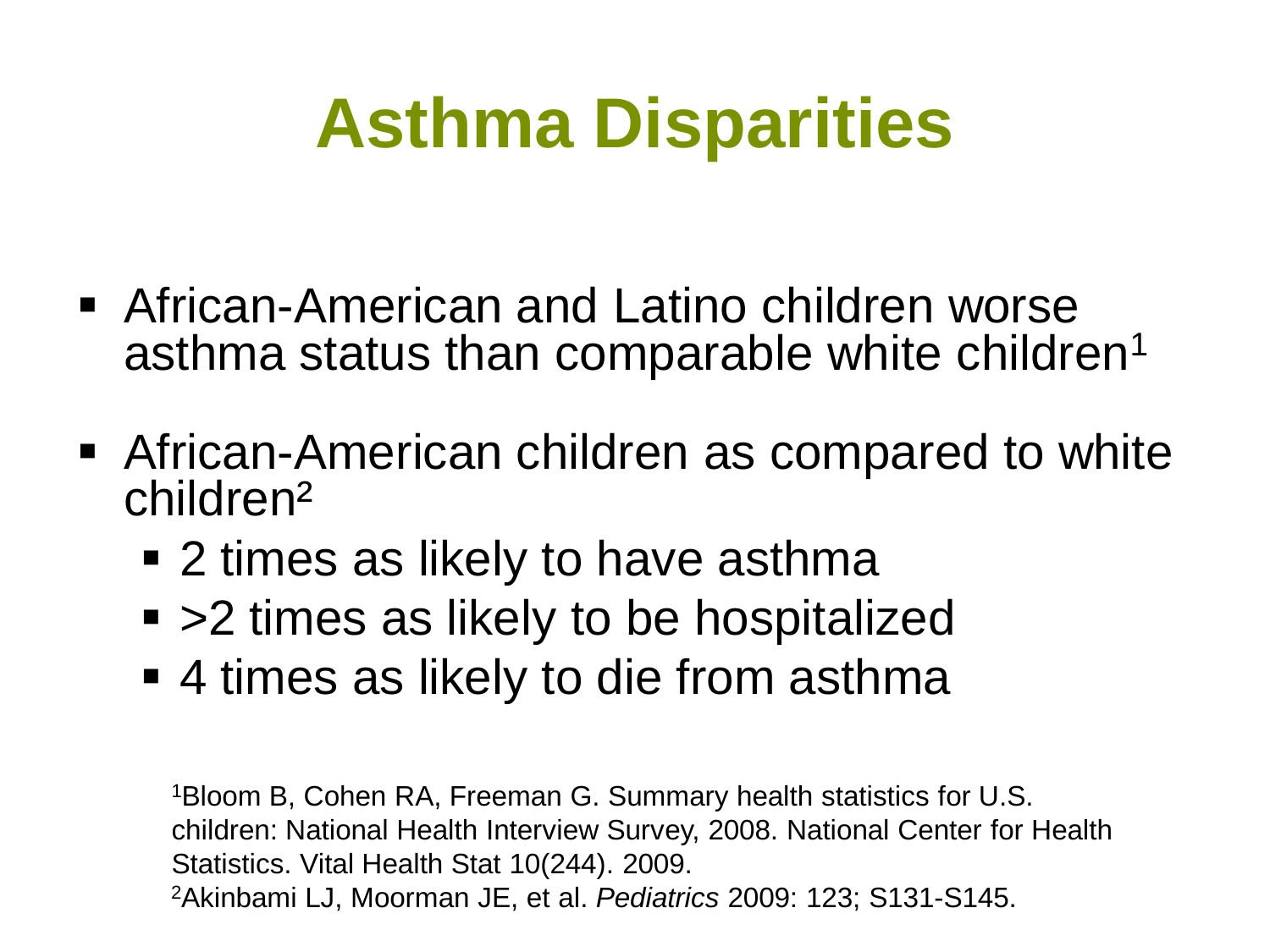## **Asthma Disparities**

- Low income populations, minorities, and children living in inner cities experience more emergency department visits, hospitalizations, and deaths due to asthma
- **Example 2** Low income children are more likely to have increased morbidity from asthma and less likely to receive preventive care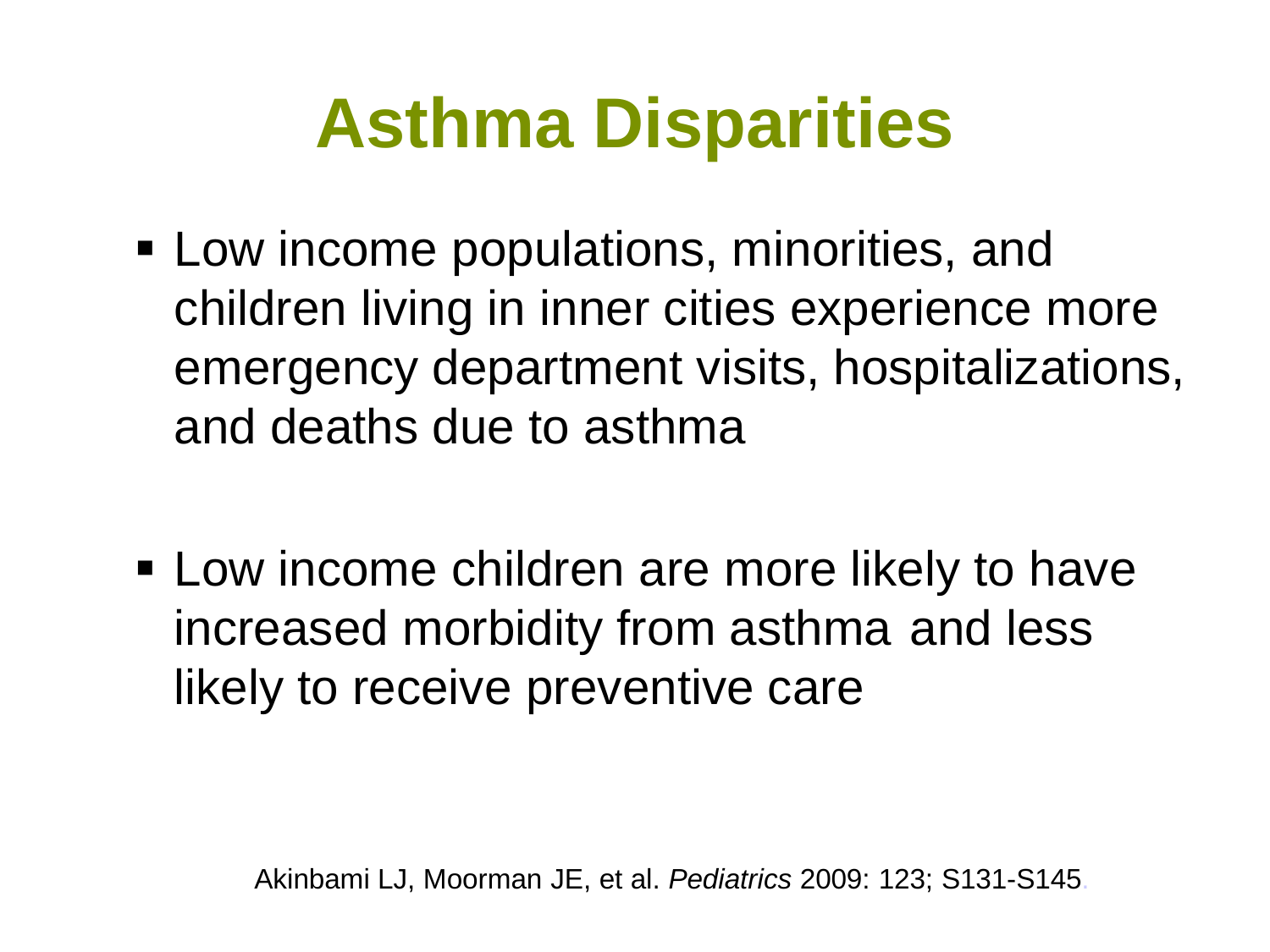## **Asthma and Schools**

- 1 out of 10-11 school-age children has asthma
- Asthma is the leading cause of school absenteeism due to a chronic condition. Over 10.5 million missed school days per year are due to asthma
- Nearly 1 in 2 children with asthma report missing at least 1 day of school each year because of asthma

1Bloom B, Cohen RA, Freeman G. Summary health statistics for U.S. children: National Health Interview Survey, 2008. National Center for Health Statistics. Vital Health Stat 10(244). 2009. 2Akinbami LJ, Moorman JE, et al. *Pediatrics* 2009: 123; S131-S145.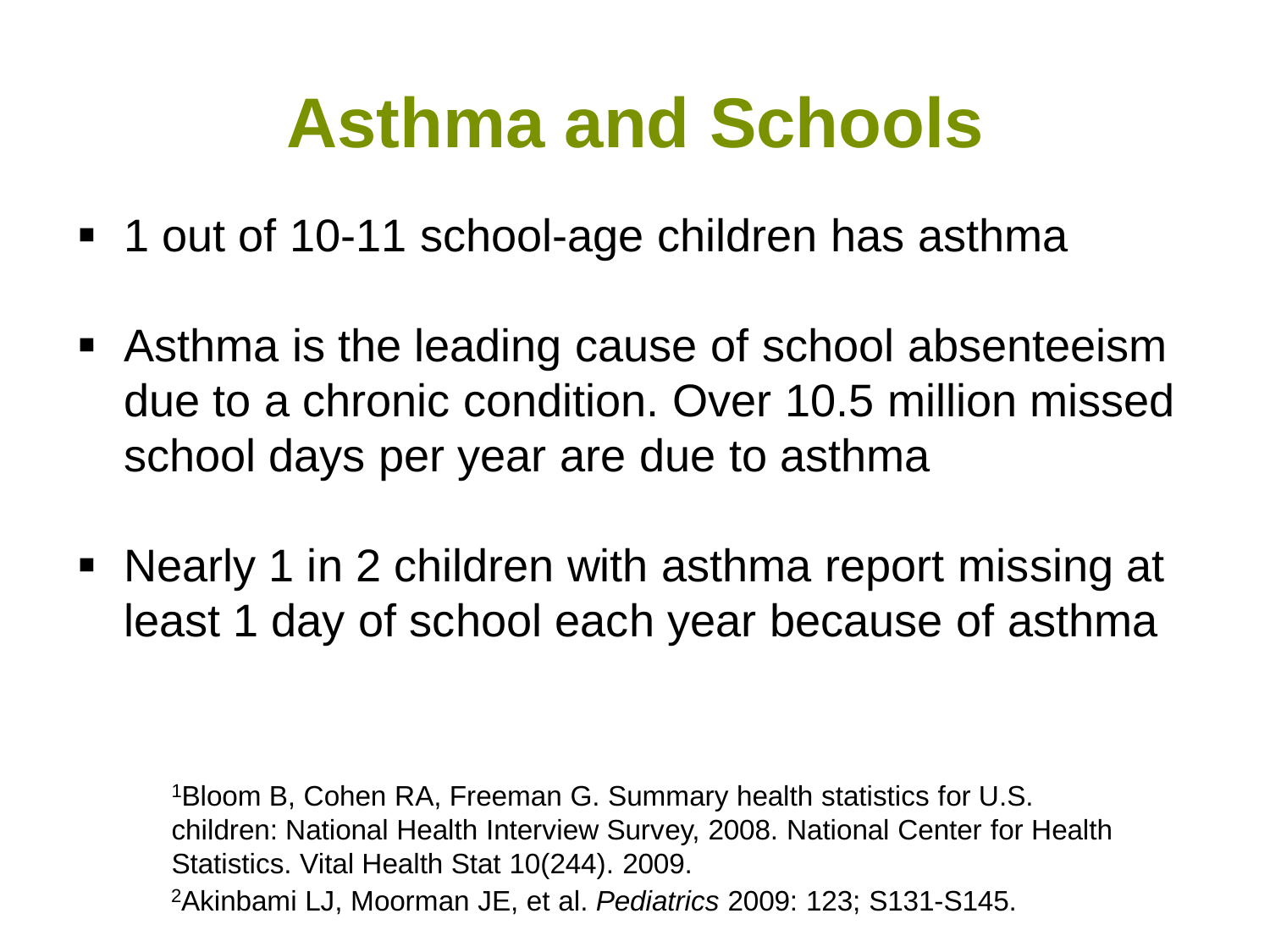

**National Asthma Education and Prevention Program Expert Panel Report 3: Guidelines for the Diagnosis and Management of Asthma**

[www.nhlbi.nih.gov/guidelines/asthma/asthgdln.htm](http://www.nhlbi.nih.gov/guidelines/asthma/asthgdln.htm)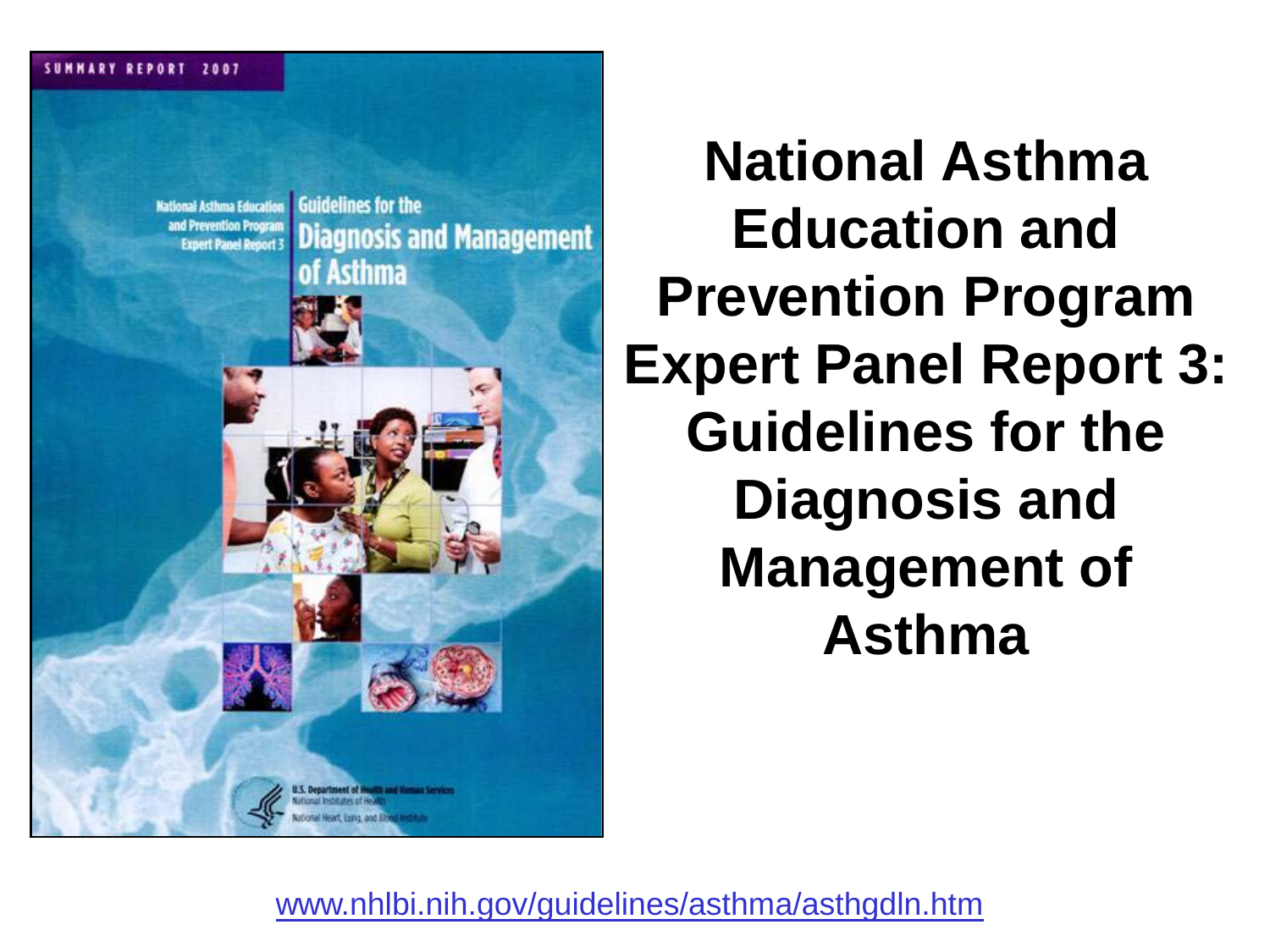

**Guidelines Implementation Panel Report for:** 

**Expert Panel Report 3-Guidelines for the** Diagnosis and Management of Asthma

Partners Putting Guidelines Into Action

**Guidelines Implementation Panel Report for Expert Panel Report 3: Guidelines for the Diagnosis and Management of Asthma**

U.S. Department of Hoalth and Human Se

[www.nhlbi.nih.gov/guidelines/asthma/gip\\_rpt.pdf](http://www.nhlbi.nih.gov/guidelines/asthma/gip_rpt.pdf)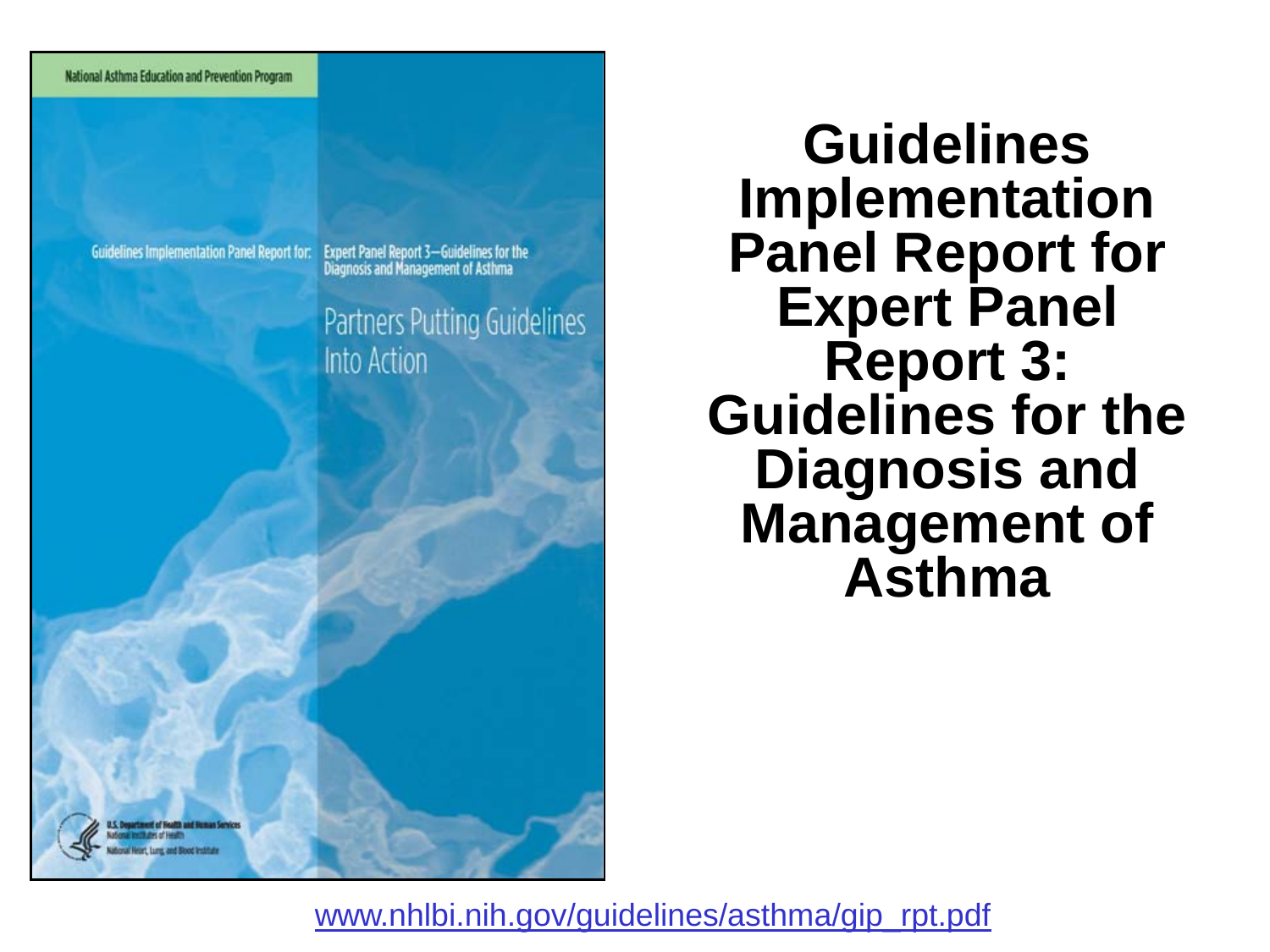# **GIP Report: Six Priority Messages**

- Use inhaled corticosteroids
- Use a written asthma action plan
- Assess asthma severity
- Assess and monitor asthma control
- **Schedule periodic asthma visits**
- **Control environmental exposures**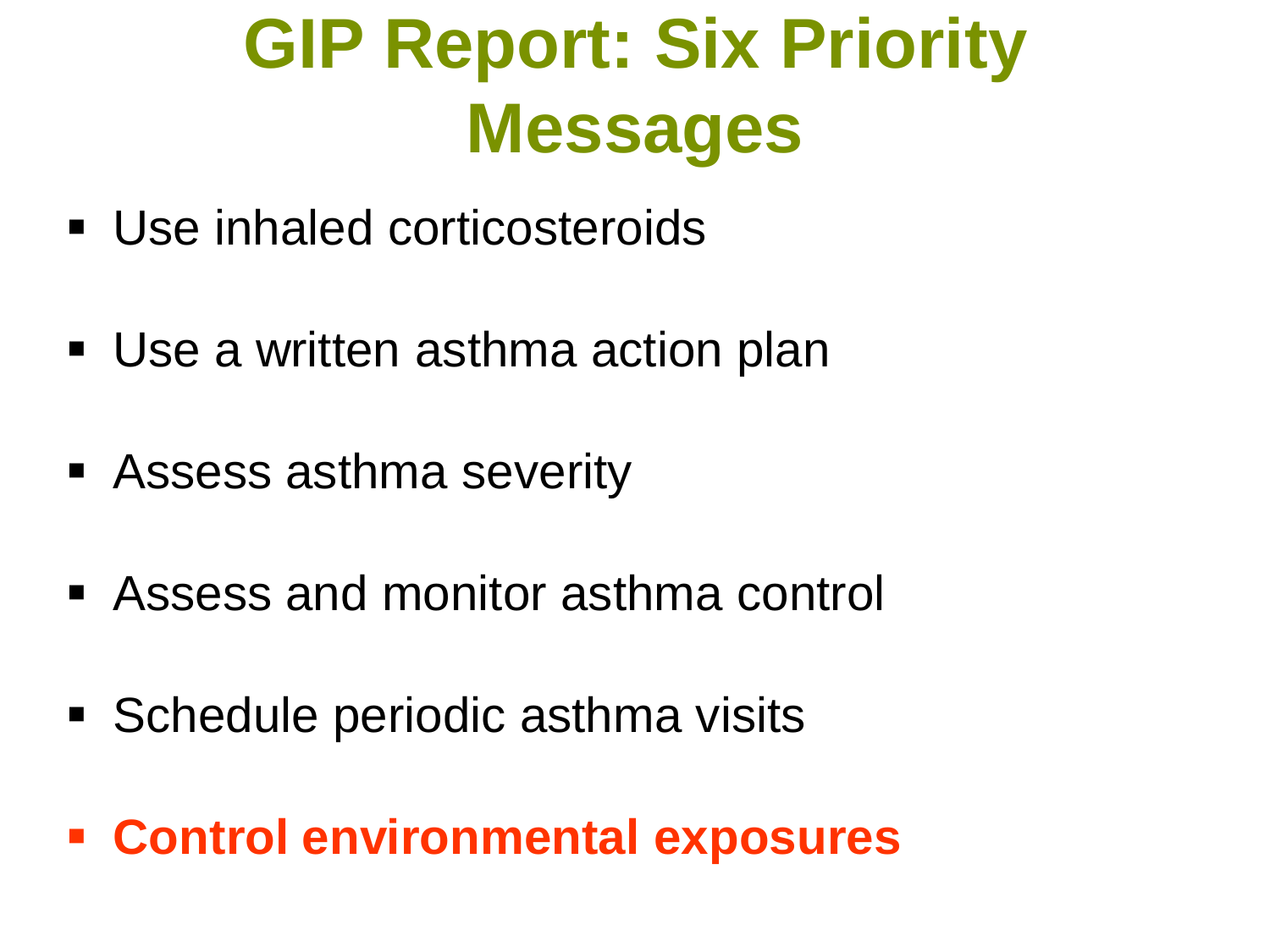## **Pediatric Asthma Initiative**

- Goal: Integrate environmental management of pediatric asthma into pediatric medical and nursing education and practice
- Expert Steering Committee developed the *Environmental Management of Pediatric Asthma: Guidelines for Health Care Providers*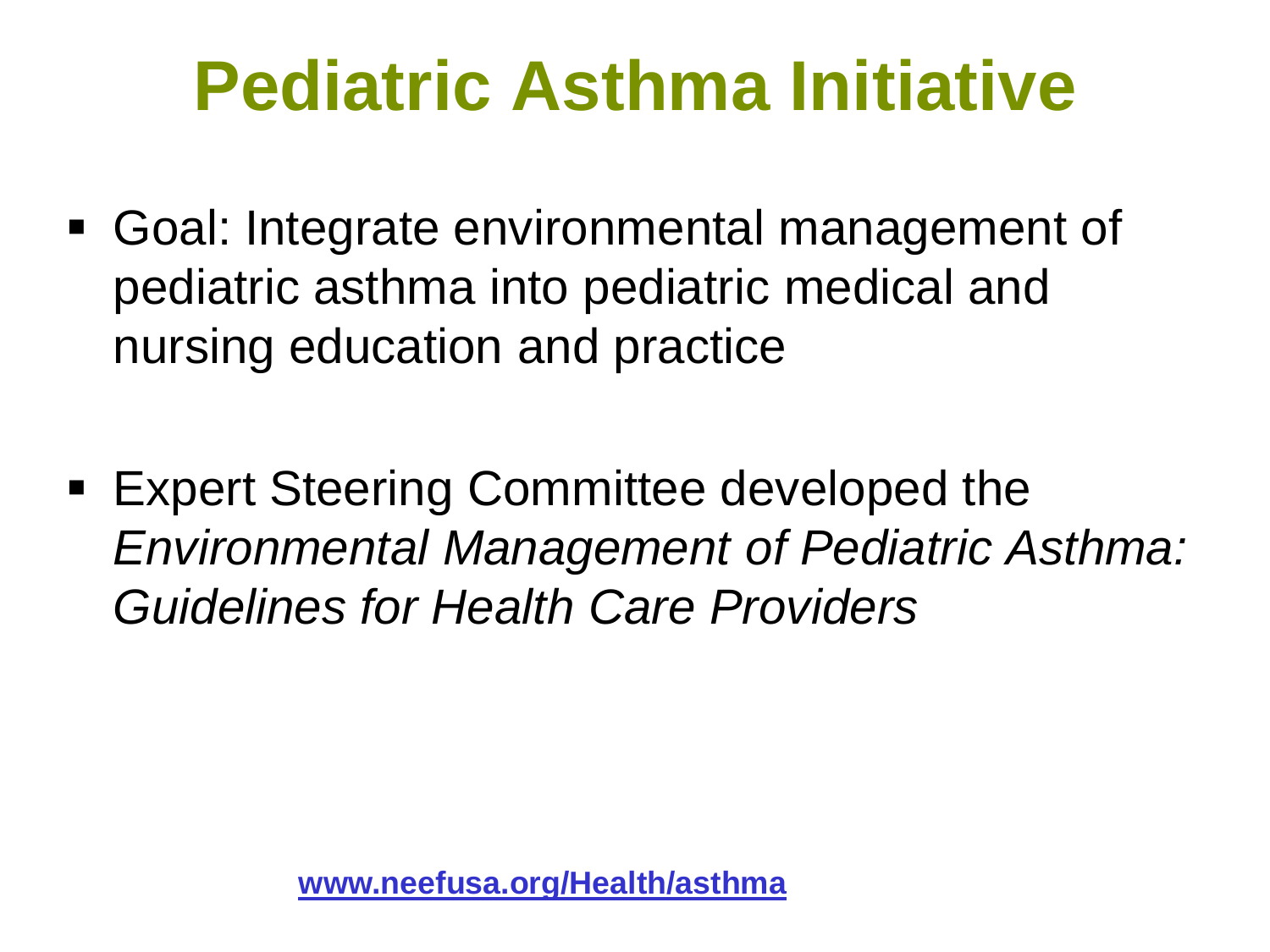#### **Environmental Management of Pediatric Asthma: Guidelines for Health Care Providers**

- **Founded upon NHLBI/NAEPP Guidelines** 
	- **Intended to complement its clinical and** pharmacological components
- **Developed for primary care providers** 
	- Pediatricians, family physicians, internists
	- Nurse practitioners, physician assistants
- Authored by expert steering committee and peer reviewed
- Built on scientific literature and current best practices



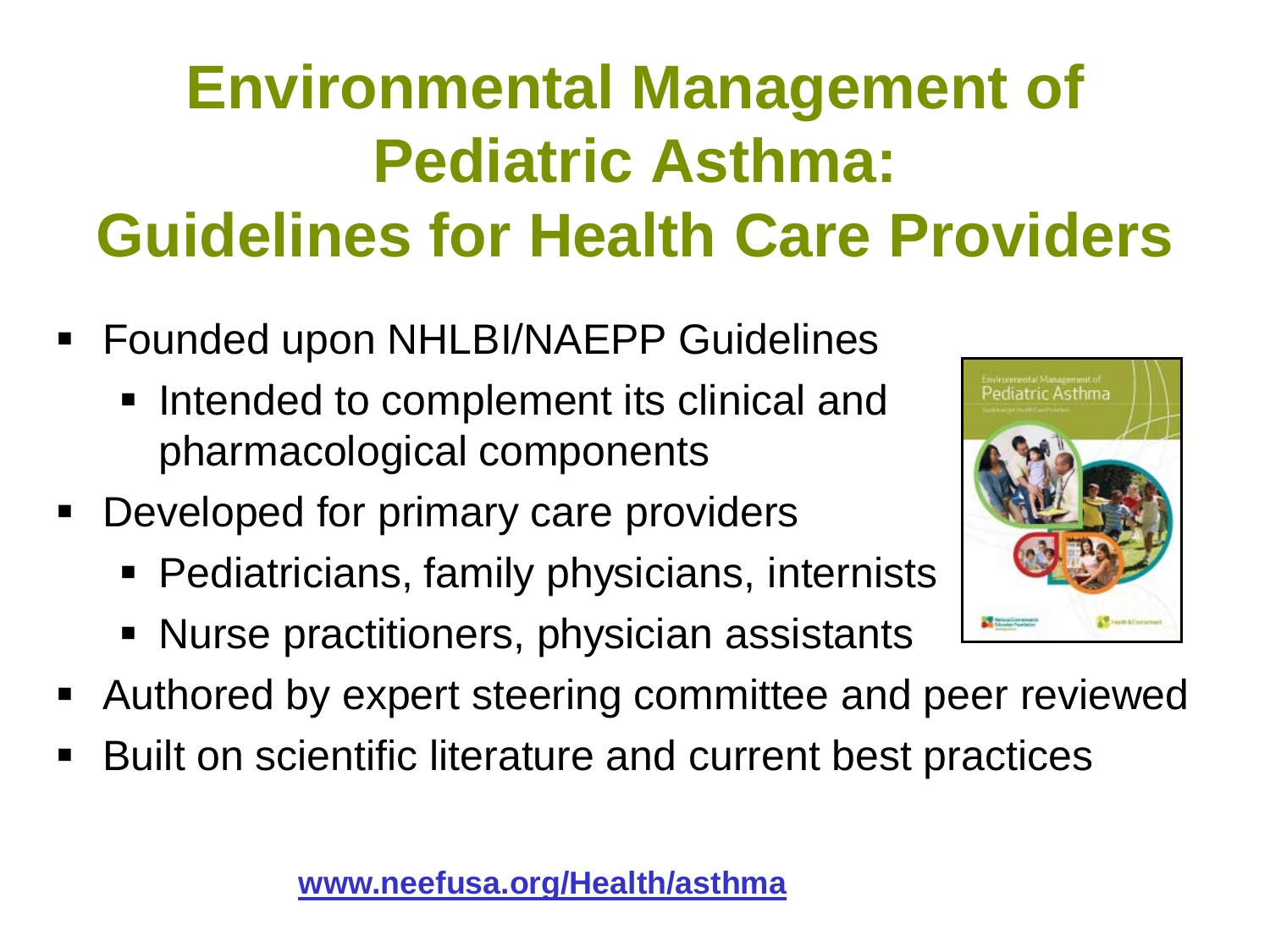# **Overview of Guidelines**

- Developed for children 0-18 years already diagnosed with asthma
- Applies to all settings where children spend time
	- Homes, schools, and daycare centers
	- Cars, school buses
	- Camps, other recreational/housing settings
	- **-** Occupational environments
- Officially supported by:
	- **Academic Pediatric Association**
	- **American Academy of Pediatrics**
	- American Association of Colleges of Nursing
	- Association of Faculties of Pediatric Nurse Practitioners
	- National Association of Pediatric Nurse Practitioners

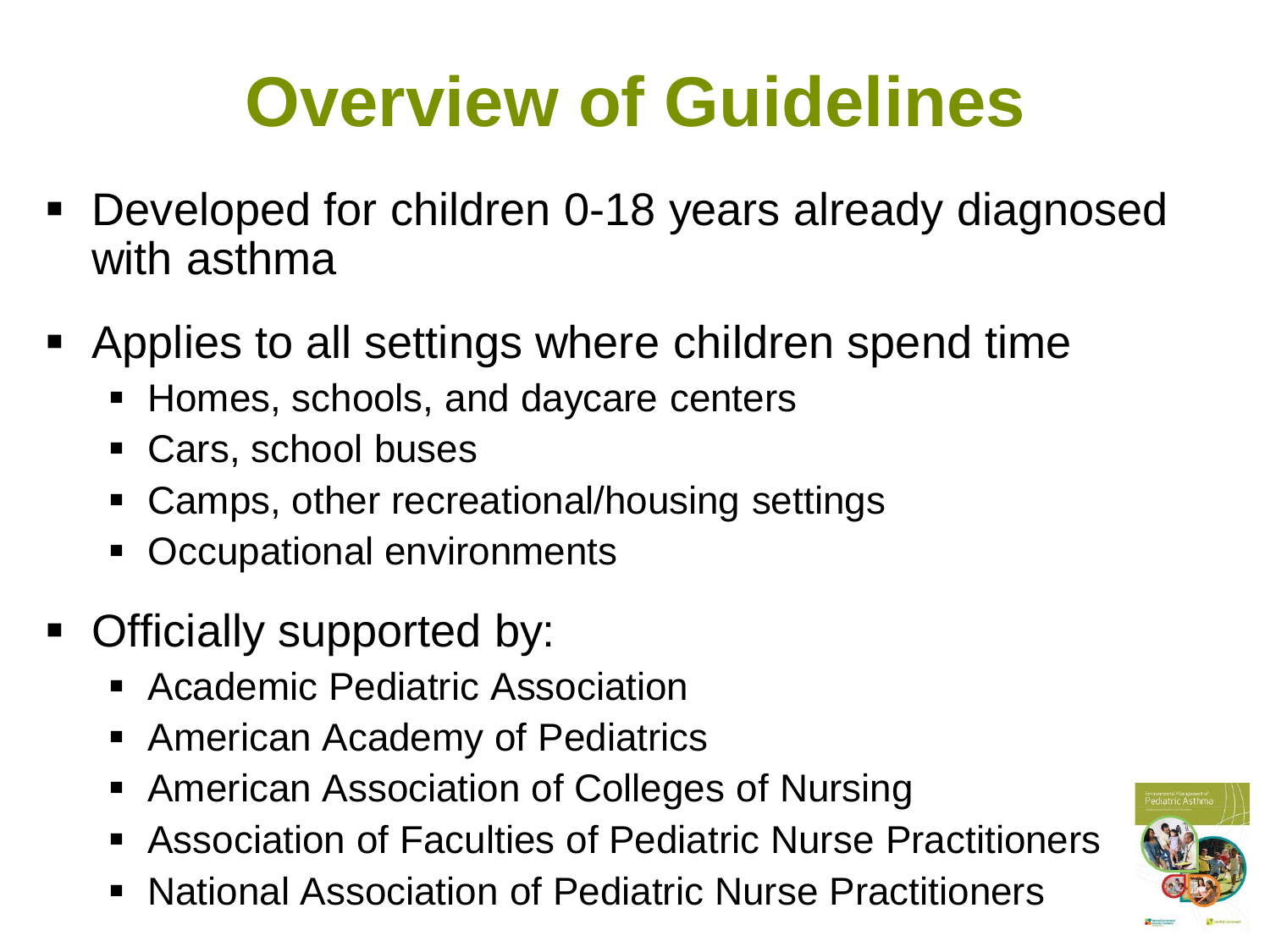## **Components of Guidelines**

- **Educational competencies**
- **Environmental history form**
- **Environmental intervention guidelines**
- **Sample patient flyers and references**
- Supplemented by online list of resources with links [www.neefusa.org/health/asthma/asthma\\_resources](http://www.neefusa.org/health/asthma/asthma_resources)
- Available in English and Spanish online, in hard copy, and on CD-ROM

[www.neefusa.org/health/asthma/asthmaguidelines](http://www.neefusa.org/health/asthma/asthmaguidelines)

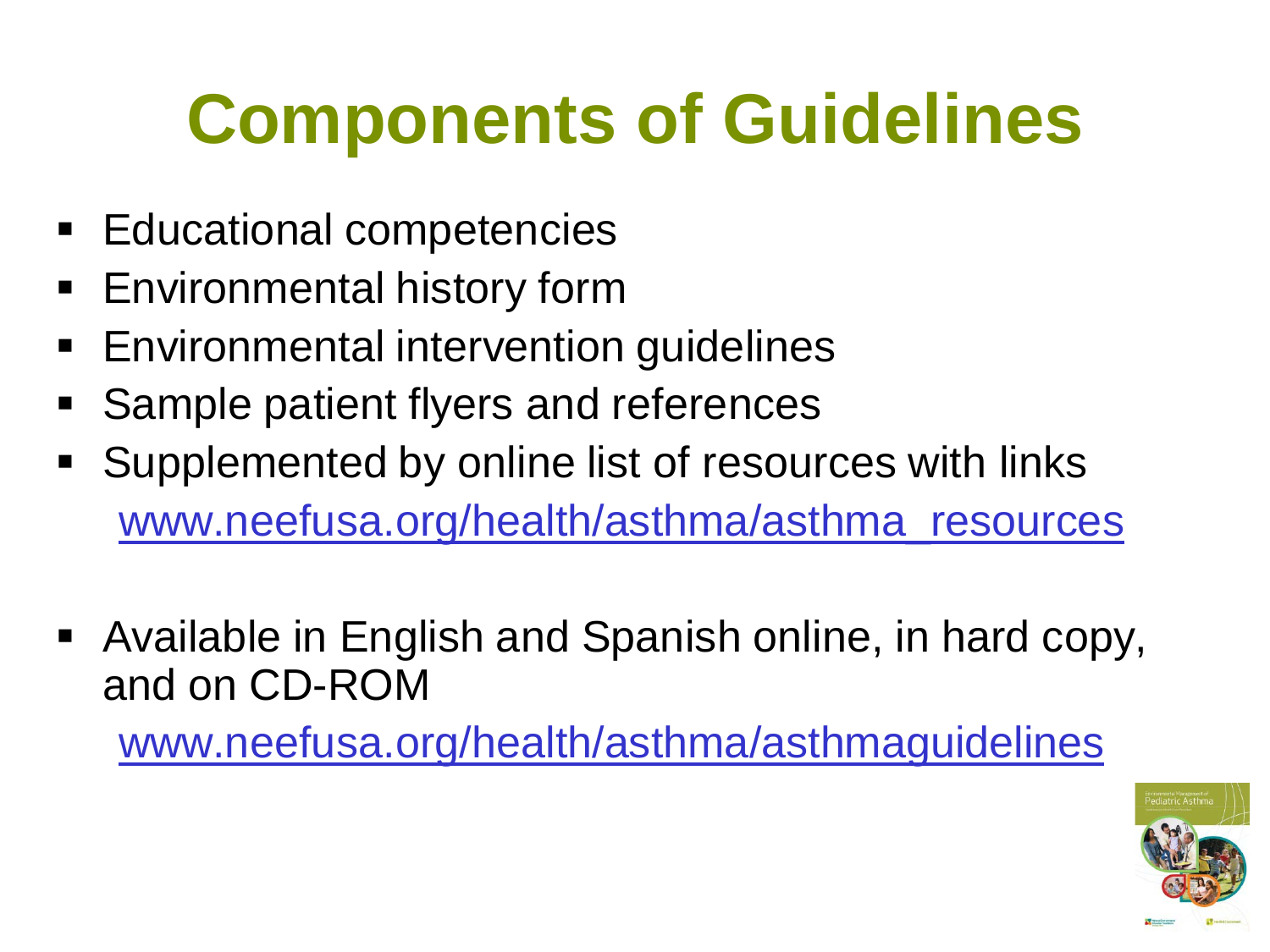## **Environmental History Form**

- Quick intake form
- Administered by health care provider
- Available online as PDF and Word document
- Can be pasted or re-copied into electronic medical record template
- Questions are in yes/no format
	- Yes answers can be followed up with more in-depth questions from the Environmental Management of Pediatric Asthma: Guidelines for Health Care Providers manual

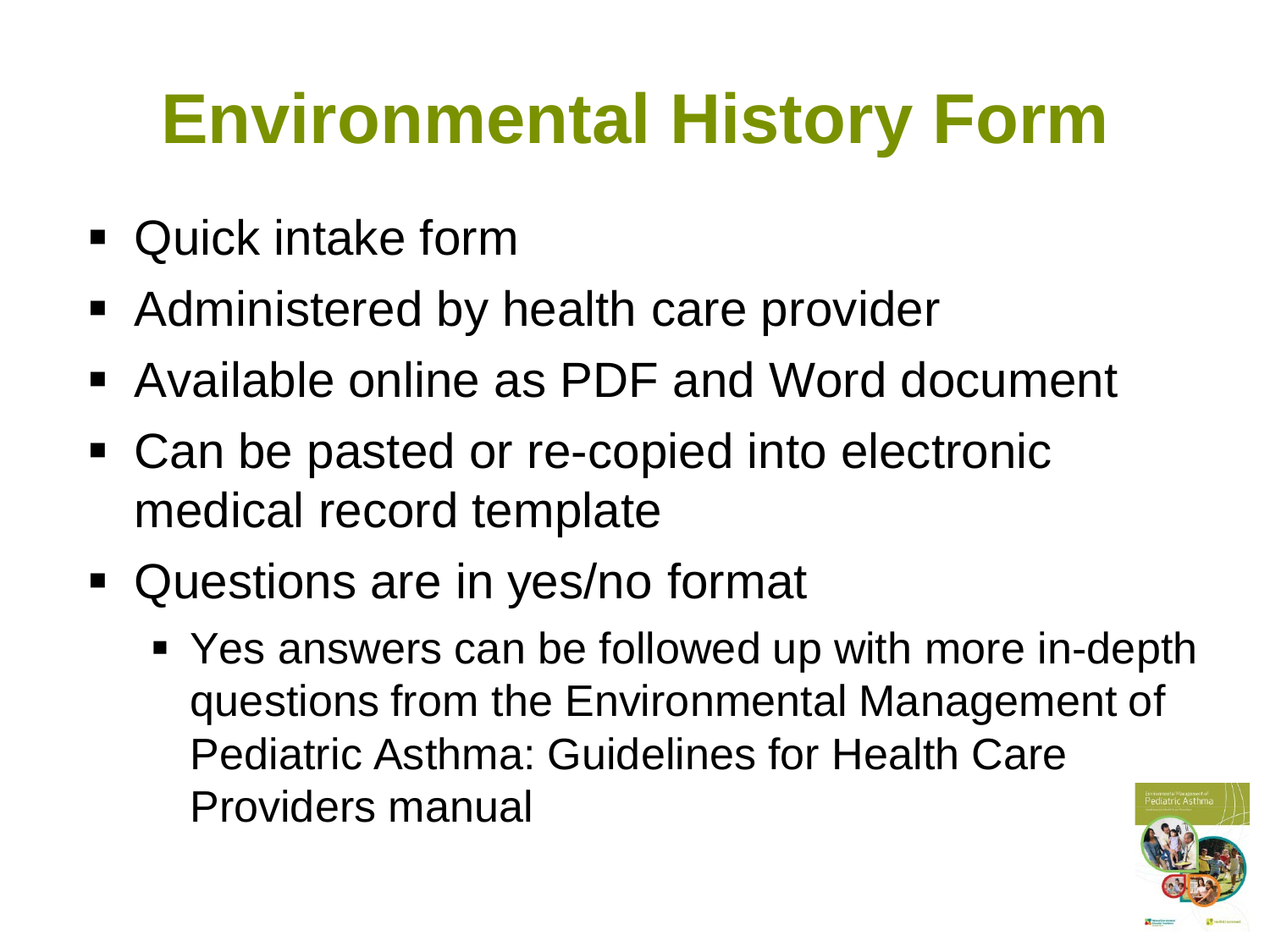# **Environmental History Form**

- **Parent or child will likely answer questions about** exposure with own home in mind
	- Remember to consider other places the child spends time: school, daycare, car, work
- Designed to capture major trigger areas
	- Once identified as a problem, (i.e. dust mites) the intervention sheet provides additional questions



[www.neefusa.org/health/asthma/asthmahistoryform](http://www.neefusa.org/health/asthma/asthmahistoryform)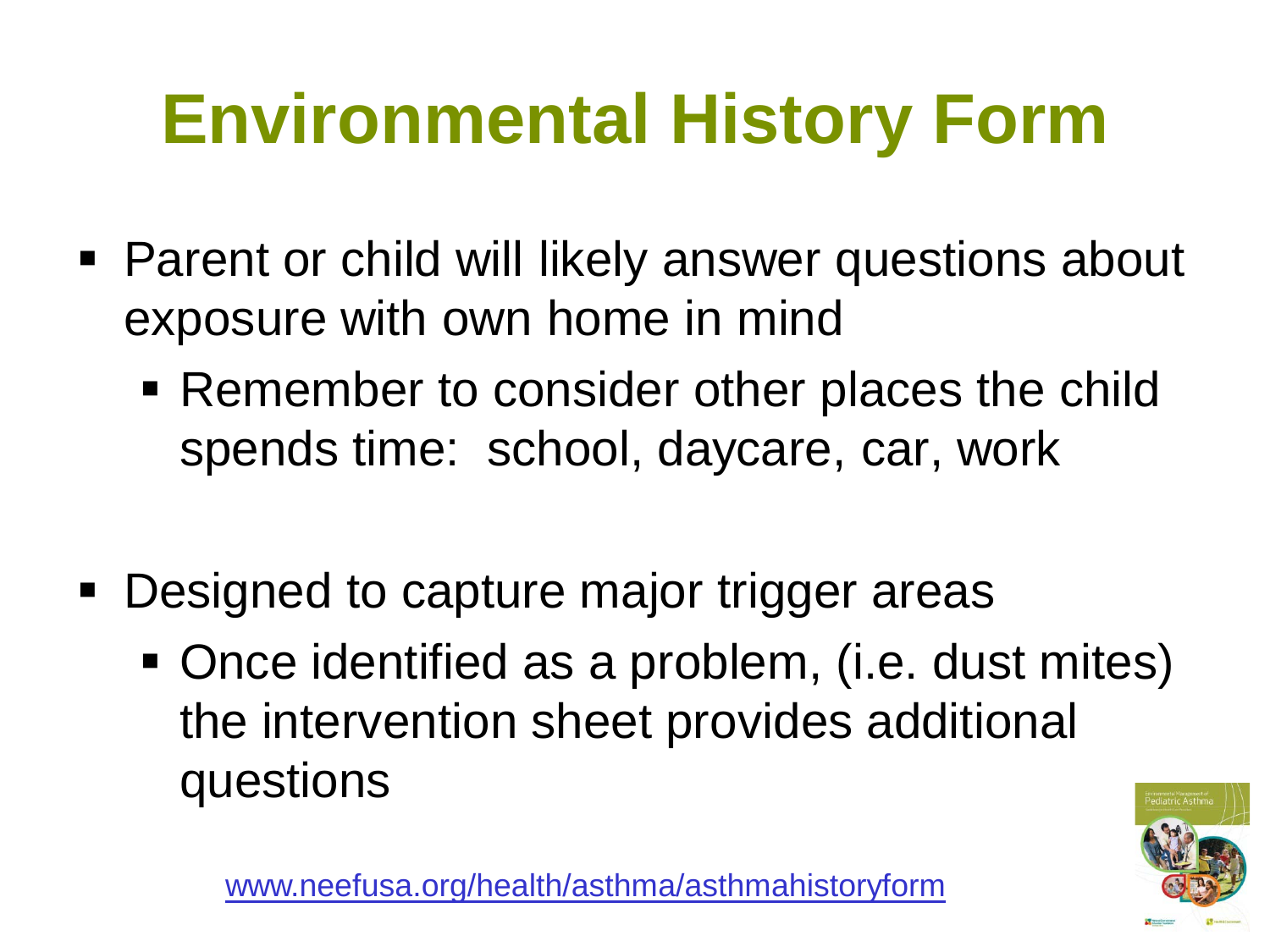## **Intervention Guidelines**

- **Two-visit concept**
- Short introduction
- Additional in-depth questions
	- **Explore exposure sources**
	- **Parents' current practices**
- **Intervention recommendations**
- Sample patient handouts to download
- **Additional resources on initiative's website**

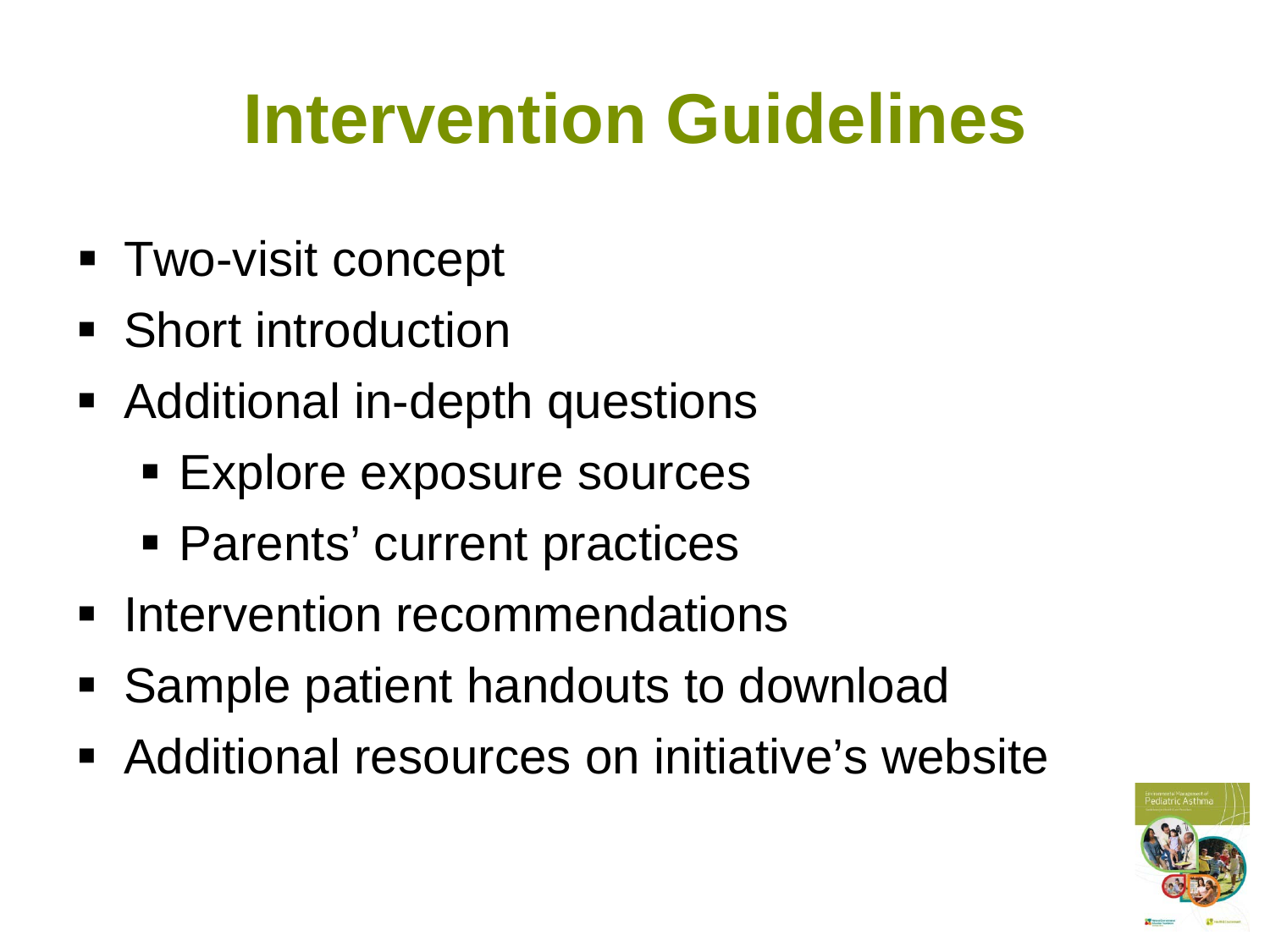## **Dust Mites**

*Dust mites are microscopic insects that live of fabric items in every home. They feed on shed flakes of skin from people and pets and thrive in warm, humid environments. Their body parts and feces can trigger asthma.* 

Is your child's asthma worse at night?

Have you noticed whether dust



exposure makes your child's asthma worse?

Does your child sleep with stuffed animals?

Is there wall-to-wall carpet in your child's bedroom?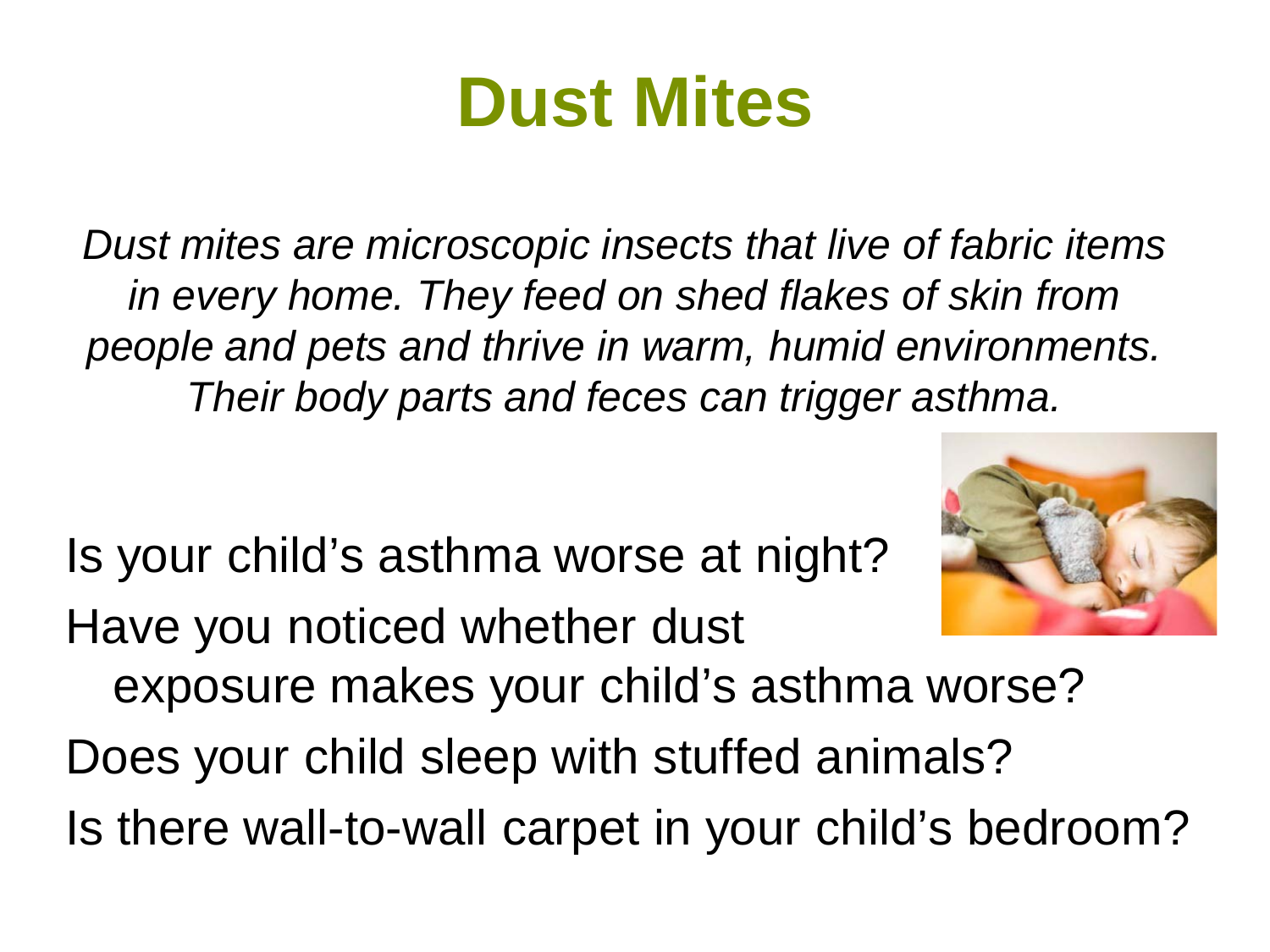#### **Dust Mites Interventions**

- Encase all pillows and mattresses
- Wash bedding and stuffed toys weekly in hot water (130° F) to remove allergens and kill mites
- Avoid use of ozone generators and certain ionic air cleaners that can generate harmful ozone
- Vacuum with a HEPA vacuum cleaner
- **Avoid humidifiers**
- High cost interventions where skin test proven allergy recommended prior to implementation
	- Replace draperies with blinds
	- Remove carpet from child's bedroom
	- Remove upholstered furniture *Page 20*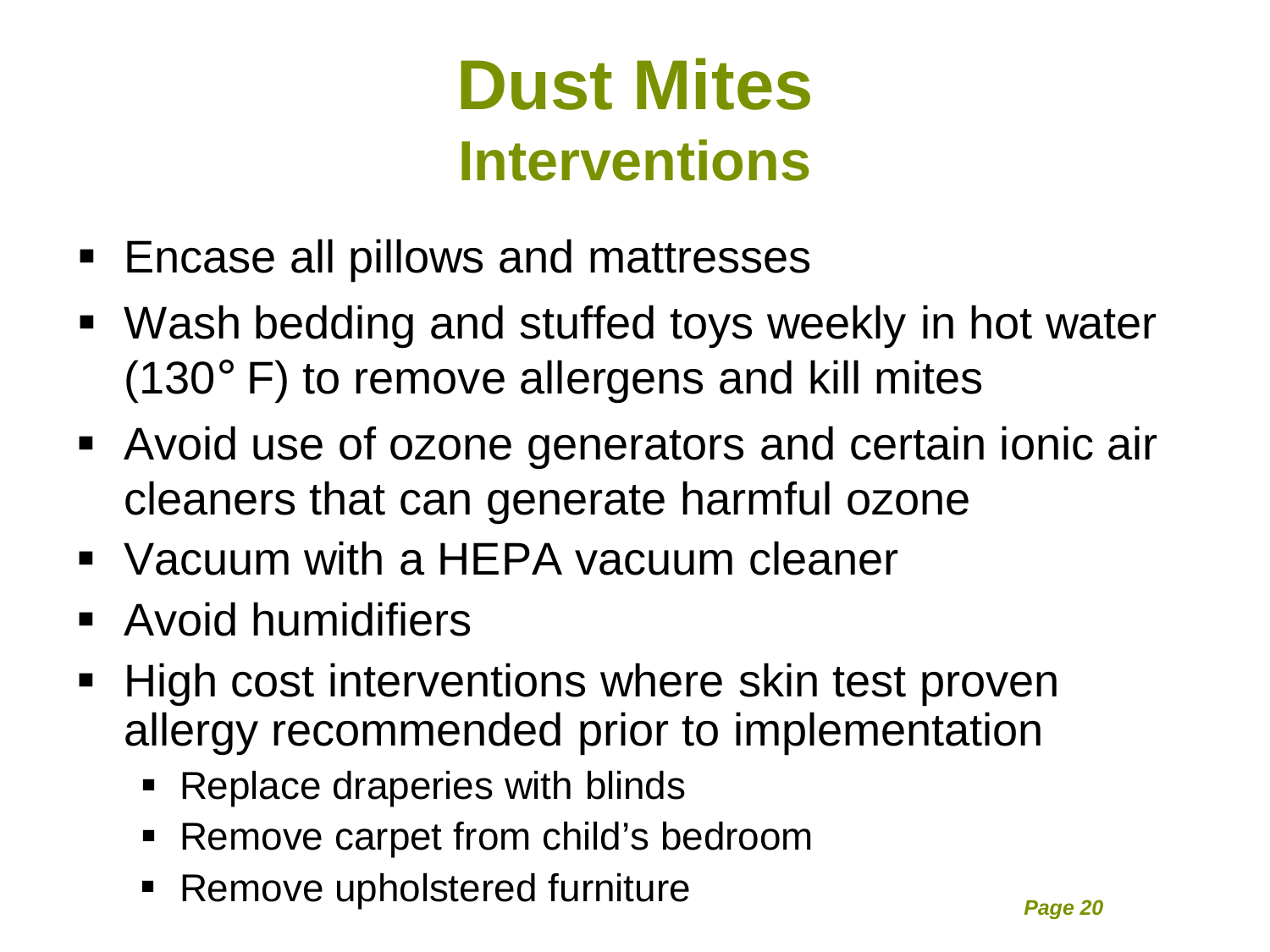## **Animal Allergens**

*Animal allergies are not caused by fur. Proteins secreted in the animal's saliva or by oil glands that are shed as dander cause animal allergies. These allergens are carried on very small particles that can persist for weeks or months even after a pet is gone.*

Do you have any furry pets?

Do your child sleep with the pet?

Has your child's asthma become worse since having the pet?



Do you see evidence or rats or mice in your home weekly?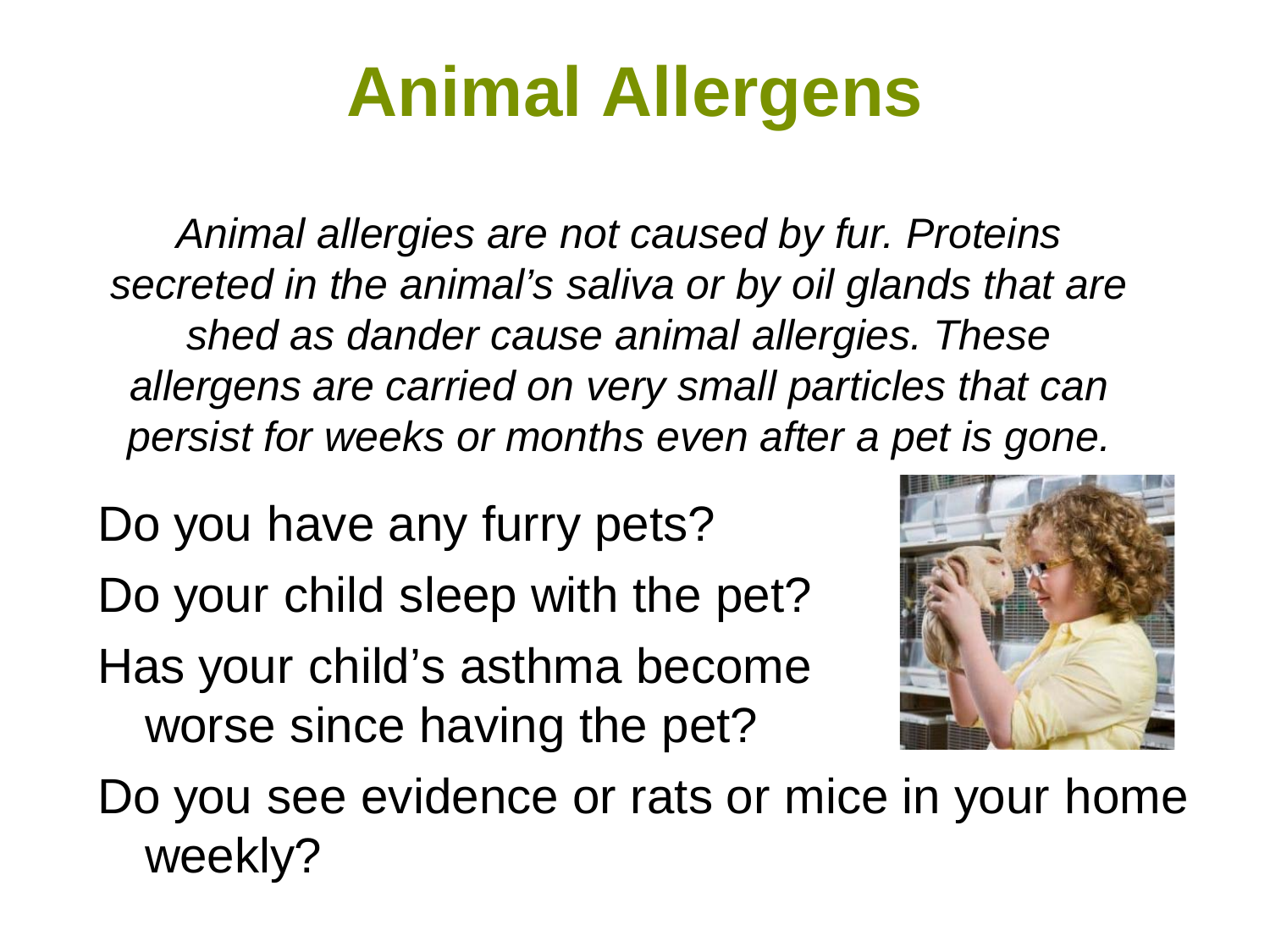### **Animal Allergens Interventions**

- Find a new home for indoor pets
- At a minimum, keep pets outside
- If these aren't possible...
	- Keep pets out of the bedroom
- 
- **Follow similar interventions as with dust mites**
- Bathing cats and dogs has been shown to decrease these allergens but…
	- It must be done at least twice a week to be effective
- To exterminate rats or mice, use the least toxic method, such as baits and traps

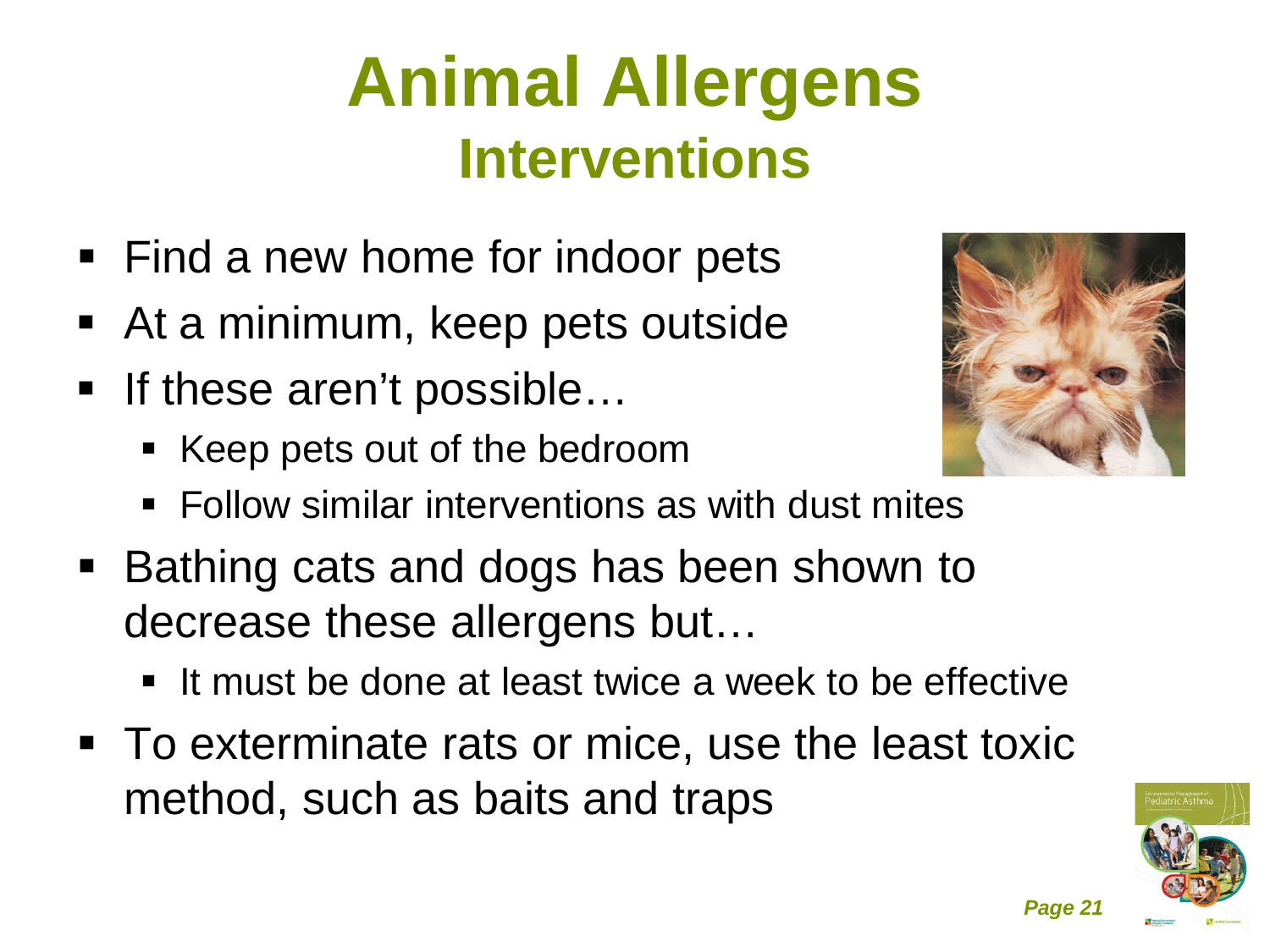# **Cockroach Allergen**

*Droppings, body parts, and the saliva of cockroaches and other pests contain protein allergens that can cause allergic reactions or trigger asthma symptoms. Cockroaches follow food and water sources in your house and eradication can be very difficult.*

Do you see cockroaches in your home daily?

- Do you see evidence of cockroach droppings?
- How do you get rid of cockroaches in your home?
- Does your child's school or other places he/she spends time have cockroaches?

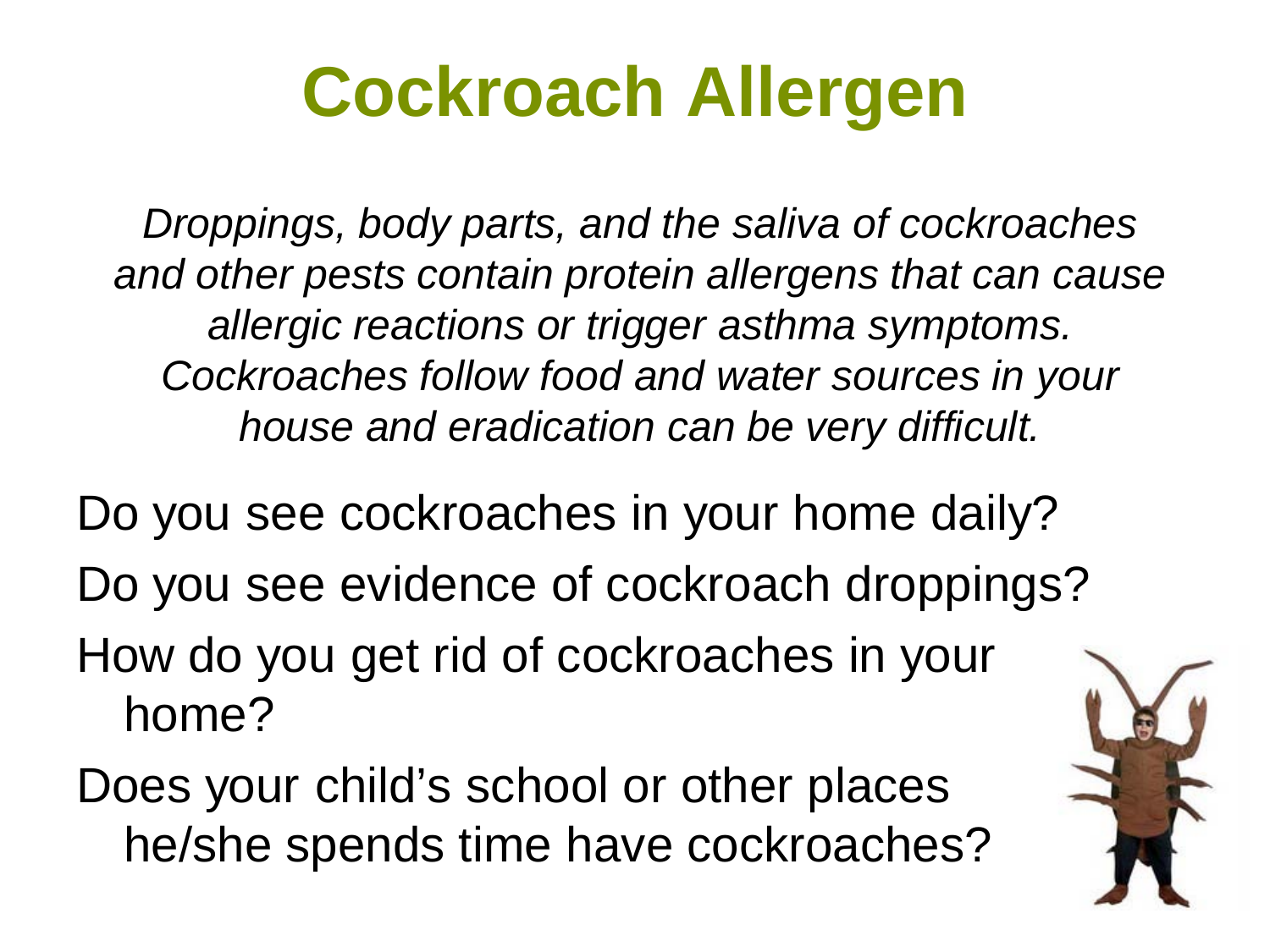#### **Cockroach Allergens Interventions**

- Clean up all food items, crumbs, and spills ASAP
- **Store food and trash in closed containers**
- Limit spread of food around house, especially bedrooms
- **Fix water leaks under sinks**
- Mop kitchen floor at least once a week
- Clean counter tops daily
- Use least toxic extermination method, such as bait stations and gels
	- Never use industrial strength pesticide sprays without consulting a professional



*Page 22*

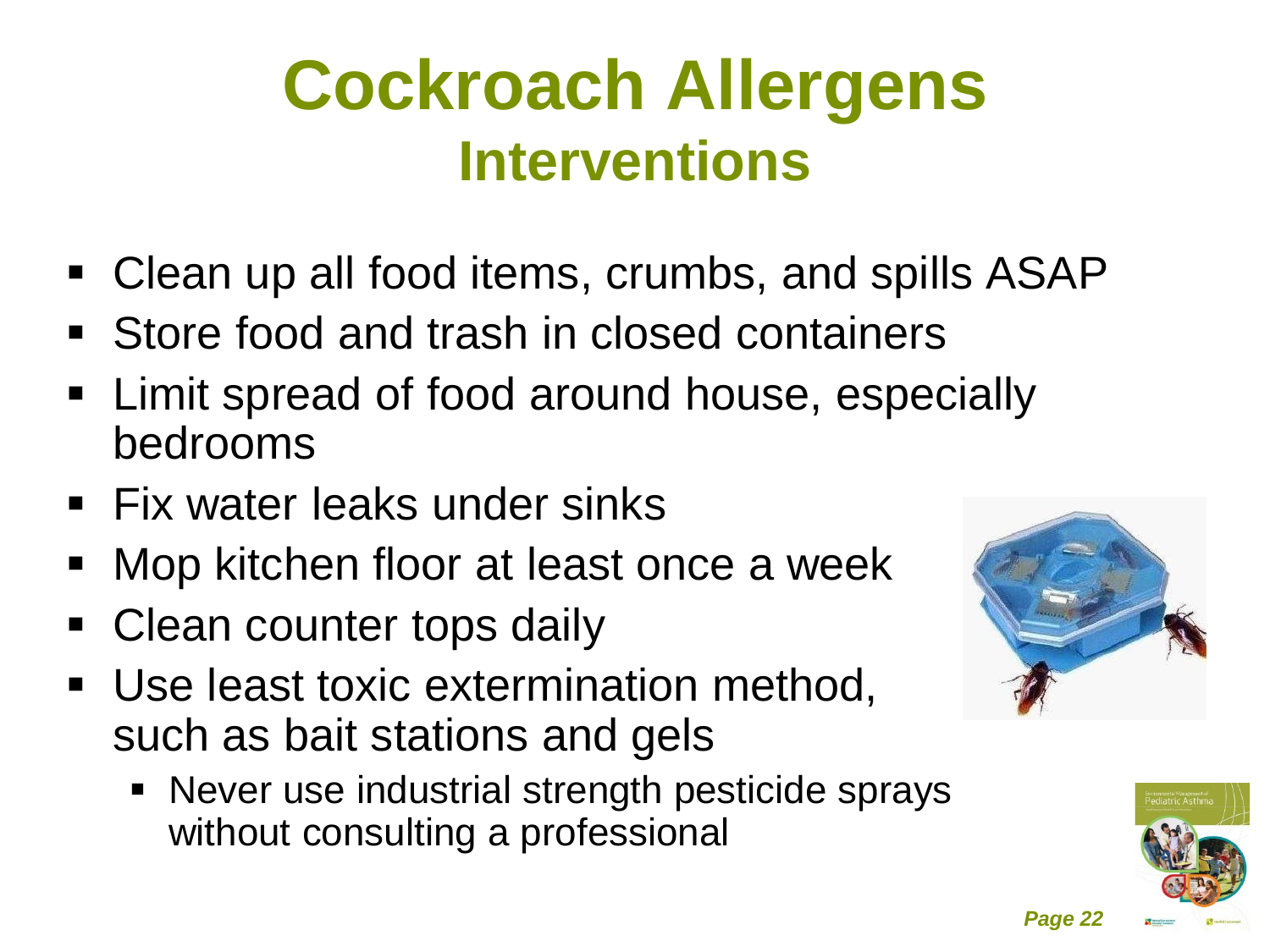## **Molds and Mildew**

*Mold spores are allergens that can be found both indoors and outdoors. Indoors they are found in dark, warm, humid environments like bathrooms, attics, basements, and laundry rooms. Outdoors they grow in moist, shady areas and are common in soil, decaying vegetation, compost piles, rotting wood, and fallen leaves.* 

Do you see or smell mold/mildew in your home? Is there evidence of water damage in your home? Do you use a humidifier or swamp cooler? Do you frequently have condensation on your windows?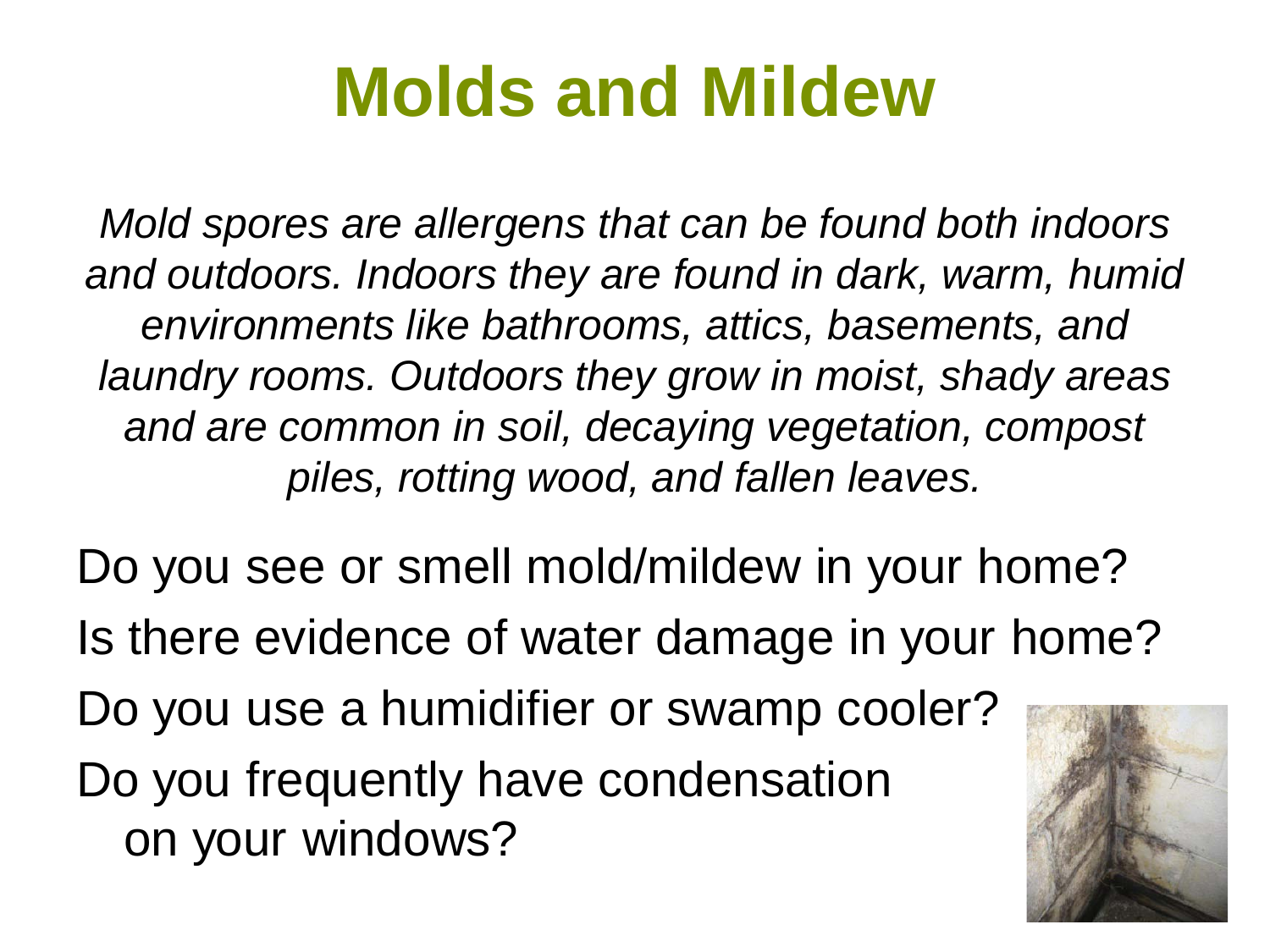### **Mold and Mildew Interventions**

- Control all sources of moisture in house
	- Repair leaky faucets, pipes, and ductwork
	- Use dehumidifier or air conditioner
	- Vent bathrooms and dryers to outside
	- Use exhaust fans in kitchen, bathroom, and other damp areas
- Items too moldy to clean should be discarded
- Clean small areas with:
	- Chlorine bleach mixed 1:10 with water
		- Remember, this solution kills mold but does not remove allergens
		- Be aware of respiratory irritant effect of bleach for asthmatics
	- Quaternary ammonia cleaners if bleach can't be used Don't mix bleach and ammonia cleaners due to toxic fumes!
- Areas larger than 9 square feet should be professionally cleaned

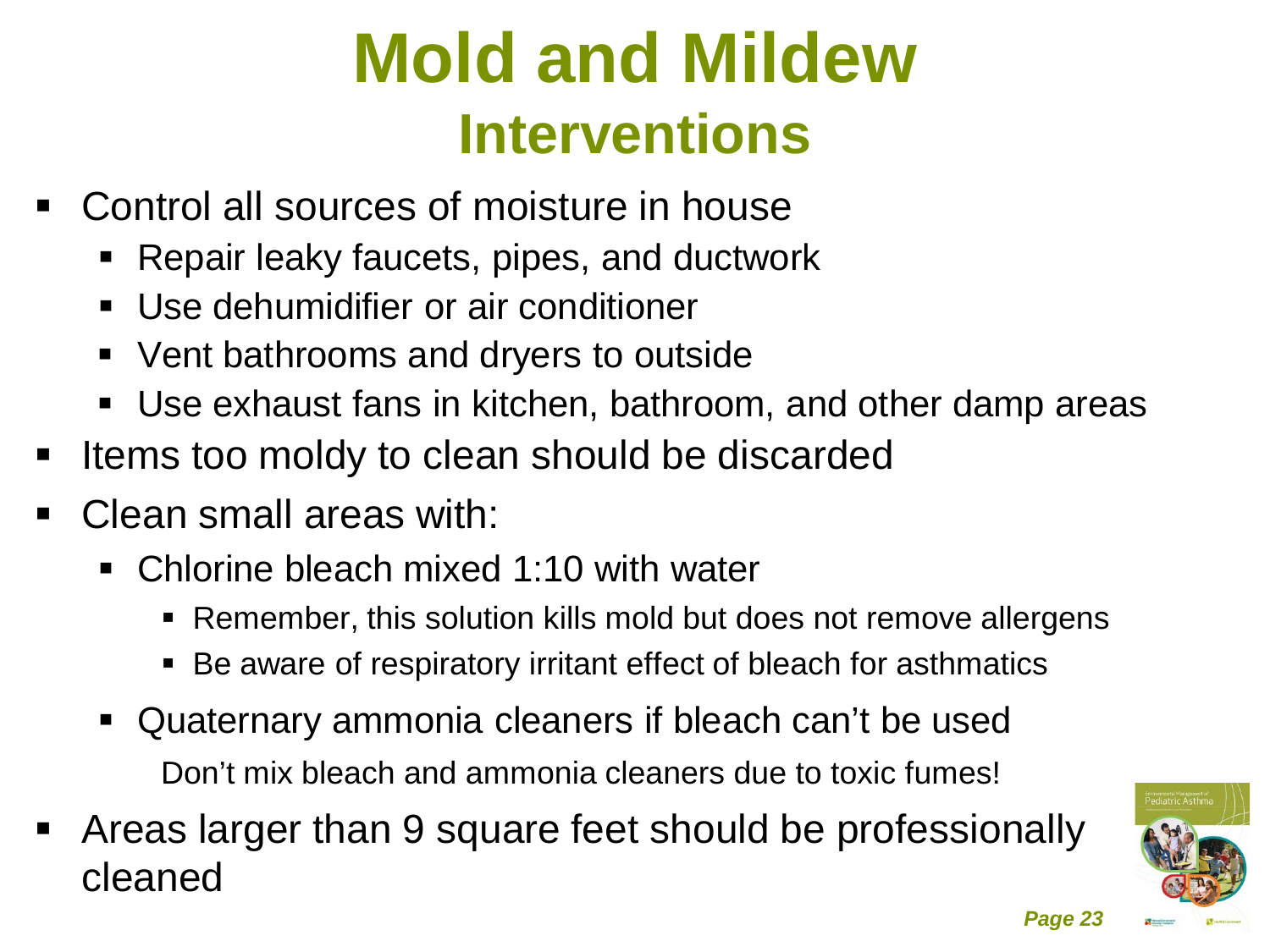## **Environmental Tobacco Smoke**

*Children exposed to tobacco have more asthma attacks, lower respiratory infections, middle ear infections and an increased risk of sudden infant death syndrome. Smoking outside is not enough to limit harm to children. Smoke settles in clothes, hair, car upholstery, and furniture.*

Do any family members, caregivers or friends smoke? Does this person have an interest or desire to quit? Does your child or teenager smoke?

- Have you established a no smoking policy in the household?
- Does anyone smoke in childcare settings where the child stays?

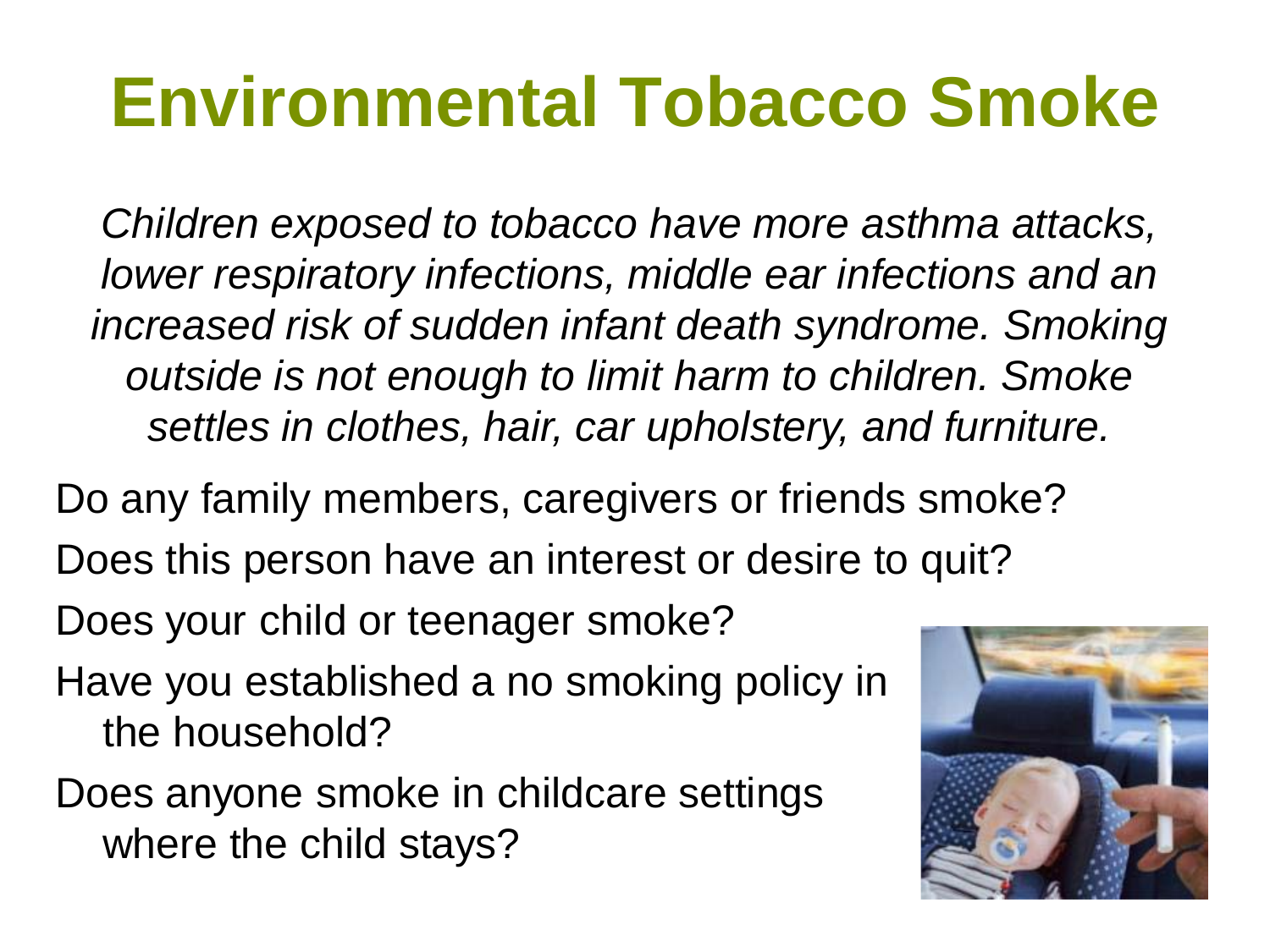### **Environmental Tobacco Smoke Interventions**

- Keep home and car smoke free
- Seek support to quit smoking
	- Consider aids such as nicotine gum, patch, and medication from physician to help in quitting
- Choose smoke free childcare and social settings
- If you choose to smoke, do not smoke near your child
- **If you are a provider and a parent or caregiver** acknowledges he/she smokes, write a referral for a smoking cessation or community support program

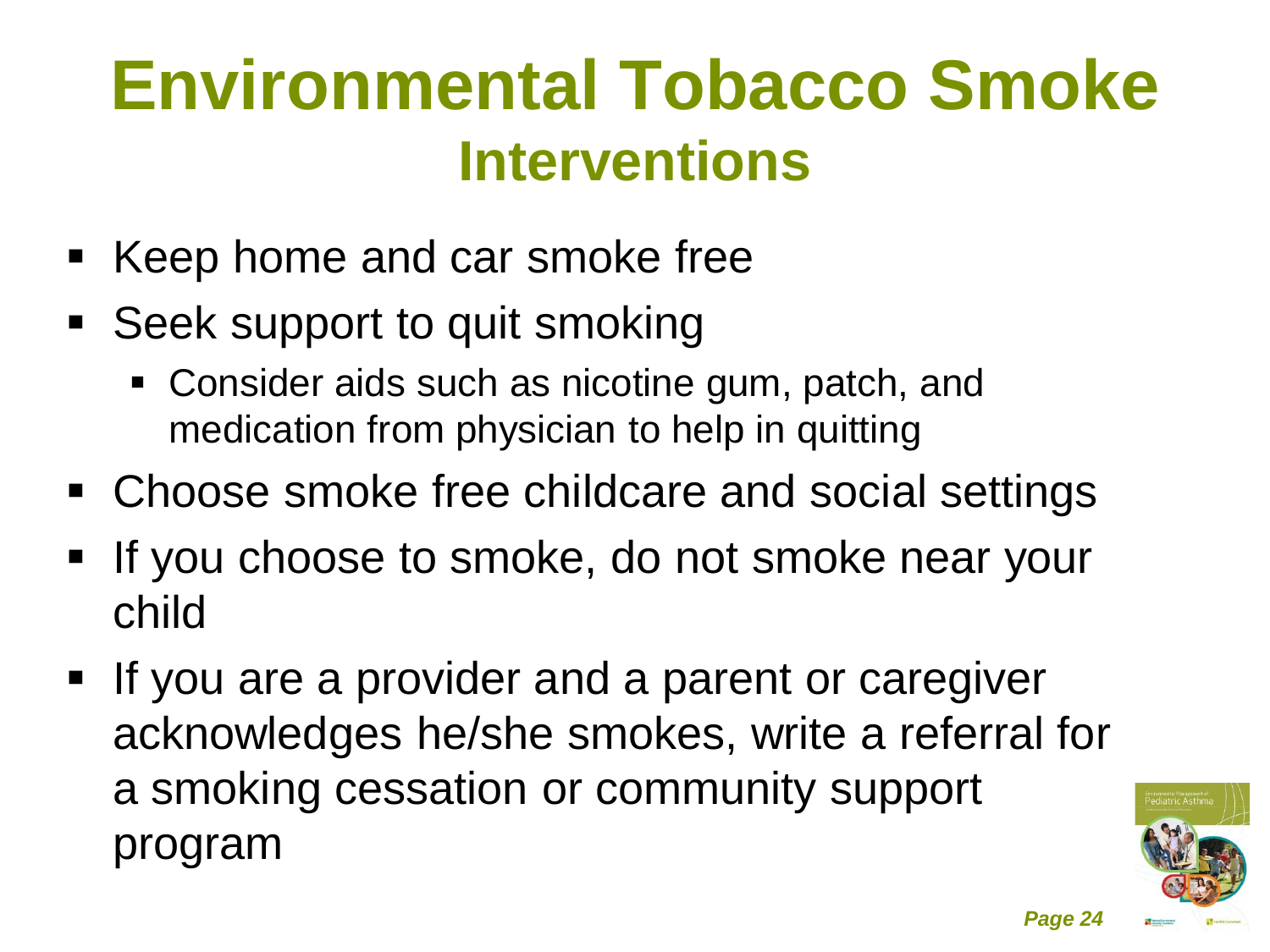## **Indoor Air Pollution**

*Americans spend up to 90% of their time indoors. Fumes from wide range of common household products can irritate the airway. Solvents and other chemicals can be found in building materials and can volatize for up to 2 years after construction. Nitrogen dioxide is an irritating gas that is a byproduct of indoor fuel-burning appliances.*

Have you had new carpets, paint, floor refinishing or other changes at your house in the past year?

Does your child or another family member have a hobby that uses materials that are toxic or give off fumes?

Does your child have contact with other irritants (e.g., perfumes, cleaning agents, sprays)? Do you use a wood burning fireplace or stove? Do you use unvented appliances such as a gas stove for heating your home?

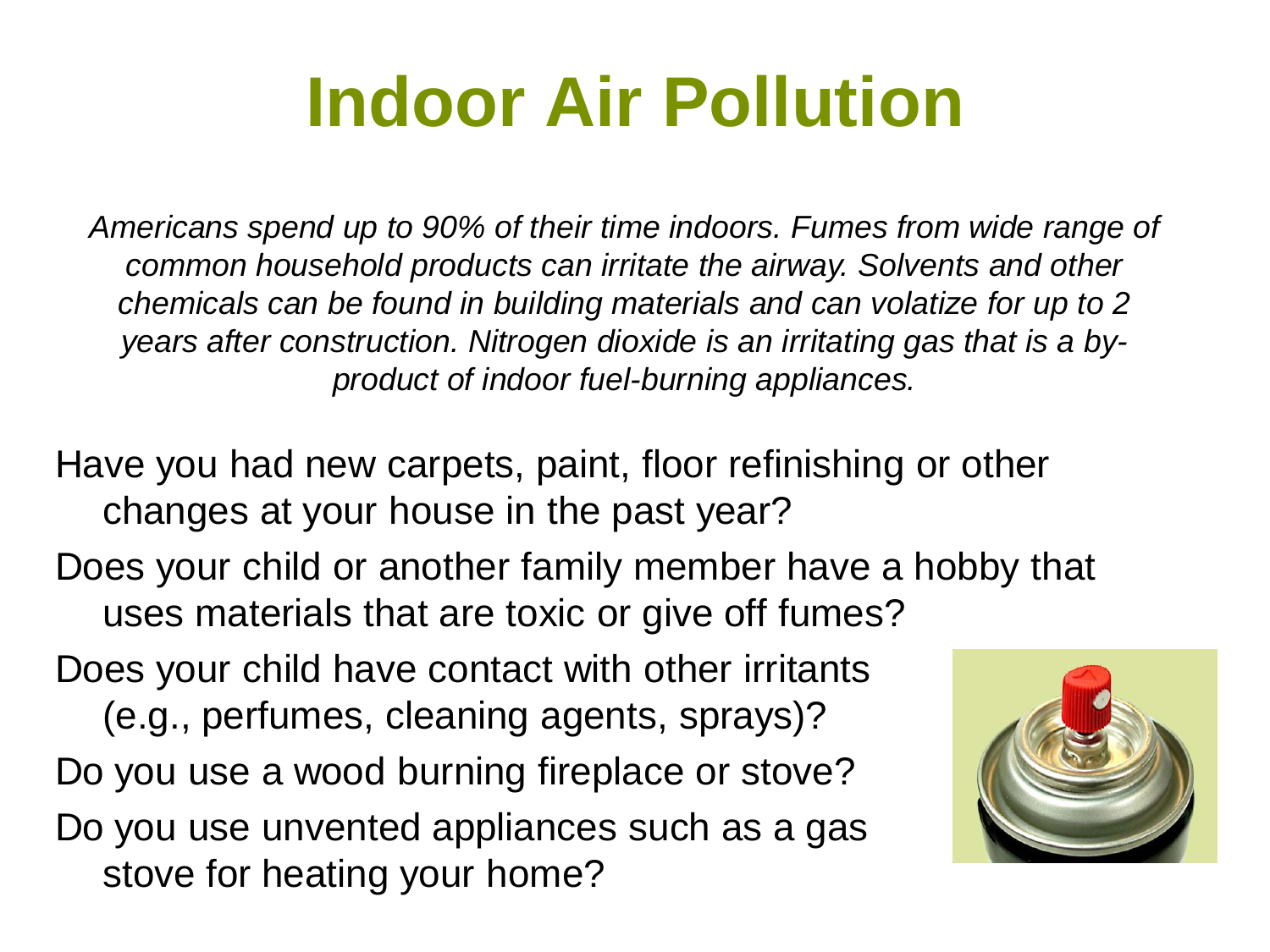## **Indoor Air Pollution Interventions**

- **Eliminate tobacco smoke**
- $\blacksquare$  Install exhaust fans close to the source of contaminants and vent to outside
- **Properly ventilate room where fuel burning** appliance is being used
- Avoid strong odors and minimize use of products emitting irritants
	- Strong perfumes, talcum powder, hair sprays, cleaning products, paint fumes, air freshener sprays
- Use good housekeeping to control particles
	- Same control practices as with dust mites and animal allergens

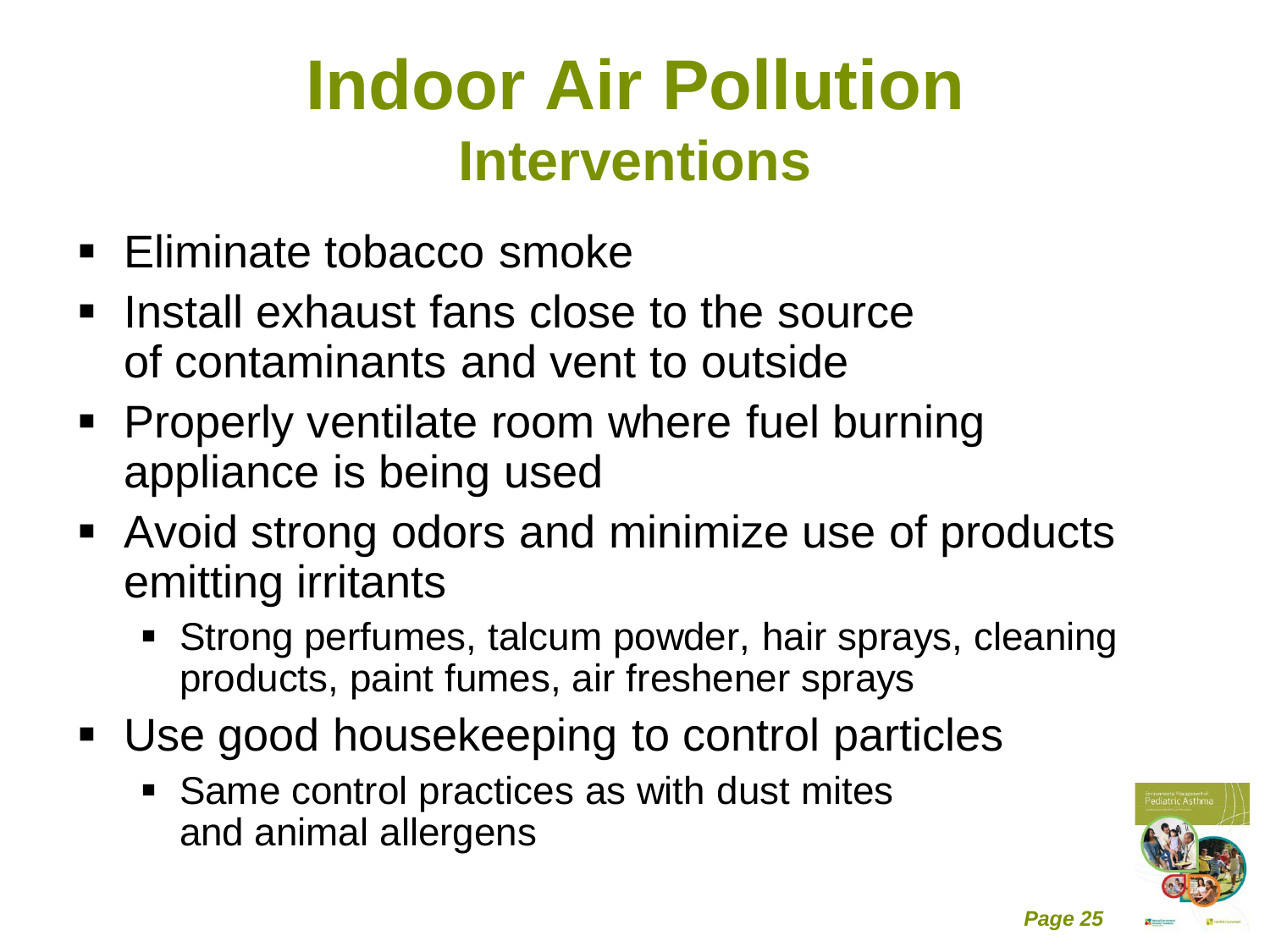## **Outdoor Air Pollution**

*Fine particles and ozone are the most significant outdoor air pollutants. Sources include industrial and vehicular pollution, diesel exhaust from highway traffic and school buses, pollens, and other aeroallergens. These pollutants can worsen asthma and risk is increased with outdoor exertion during poor air quality conditions.*

Has outdoor air pollution ever made your child's asthma worse?

How do you hear about air quality alerts? Does your child limit outdoor activity during air quality alerts for ozone and particulate matter? Do you live within 300 yards of a major roadway or highway?

Is your child's asthma worse with a particular change in climate?

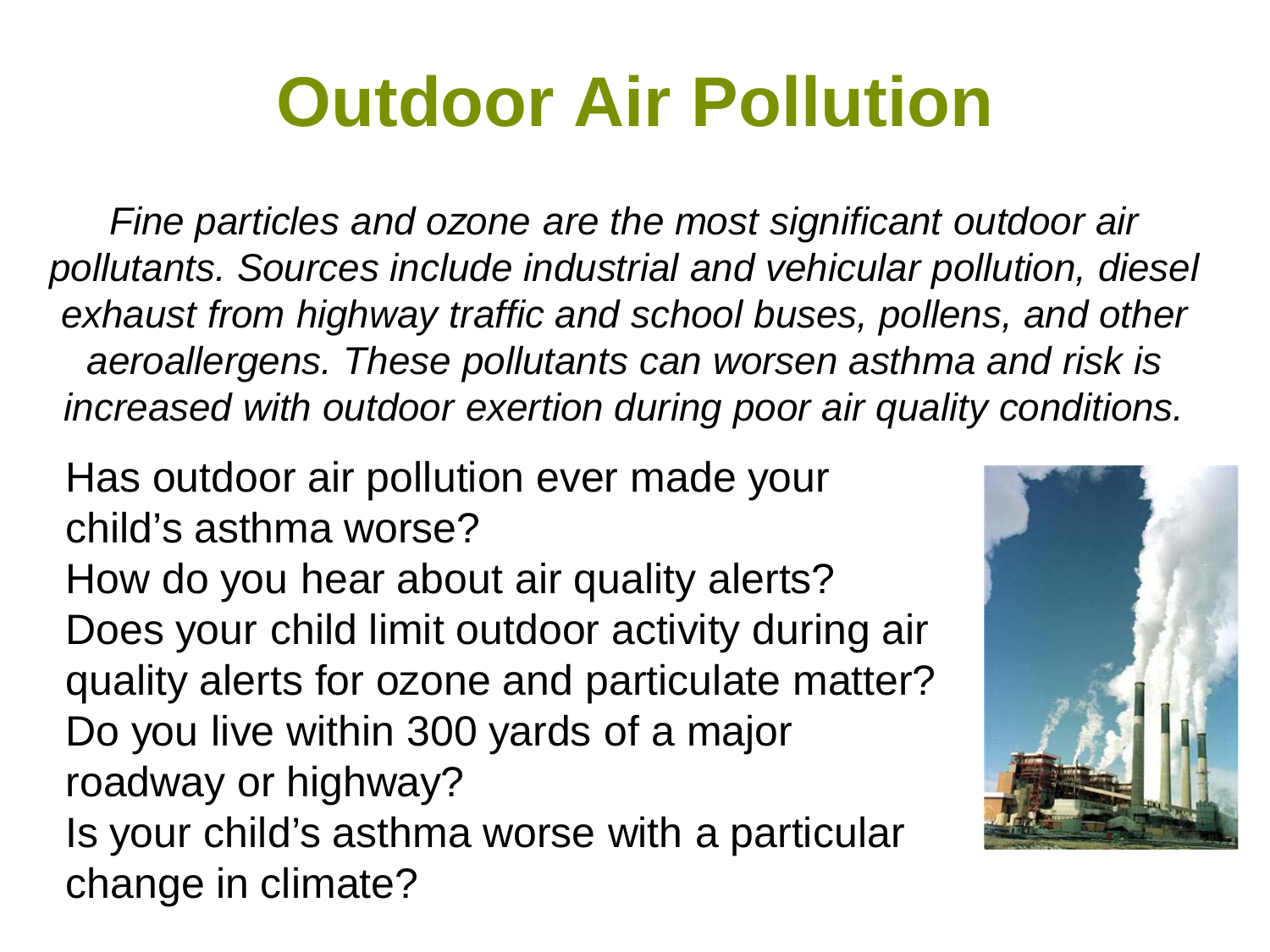### **Outdoor Air Pollution Interventions**

- **Monitor air quality index levels** http://airnow.gov/
	- Choose indoor physical activities if unhealthy outdoor air



- Contact health care provider if more albuterol is needed the day after AQI level is high
- Advise your child to avoid being near the exhaust pipes of idling buses and truck
	- Turn your key...be idle free
- Use HEPA filters in household vents
- Use central air conditioning



*Page 25*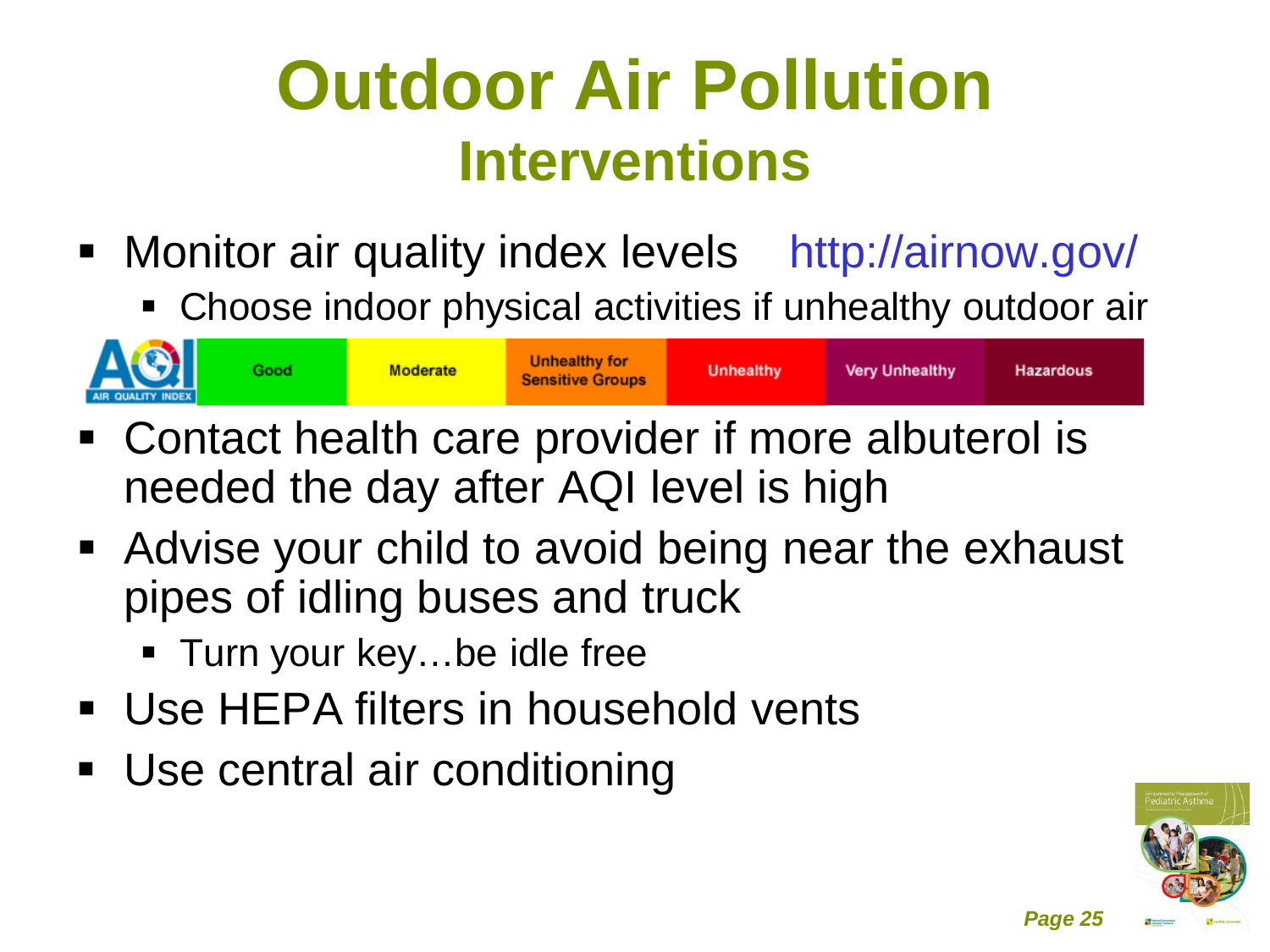## **Summary**

- Environmental management can and should supplement good medical care
	- Written asthma action plans
	- Use inhaled steroids as per NHLBI guidelines
	- Reassess impairment and risk with periodic asthma check-ups
- Ask about environmental exposures and seek ways to intervene
- **Low cost interventions are effective in children**
- Consider allergy referral to define exposure risk when:
	- Poorly controlled asthma
	- Costly interventions are being entertained